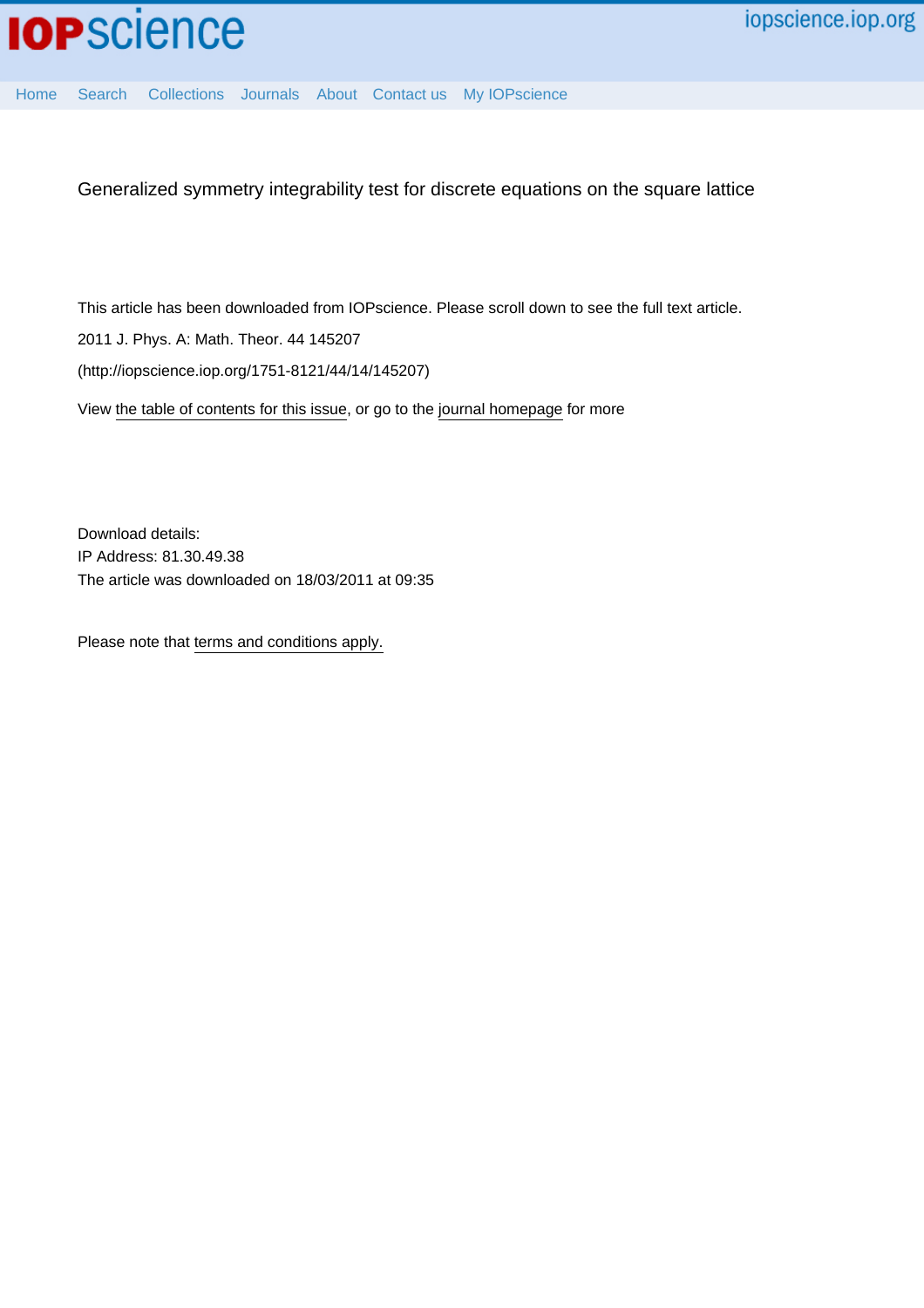<span id="page-1-0"></span>J. Phys. A: Math. Theor. **44** (2011) 145207 (22pp) [doi:10.1088/1751-8113/44/14/145207](http://dx.doi.org/10.1088/1751-8113/44/14/145207)

# **Generalized symmetry integrability test for discrete equations on the square lattice**

## **D Levi**<sup>1</sup> **and R I Yamilov**<sup>2</sup>

 $^1$  Dipartimento di Ingegneria Elettronica, Università degli Studi Roma Tre and Sezione INFN, Roma Tre, Via della Vasca Navale 84, 00146 Roma, Italy <sup>2</sup> Ufa Institute of Mathematics, Russian Academy of Sciences, 112 Chernyshevsky Street, 450008 Ufa, Russia

E-mail: [levi@roma3.infn.it](mailto:levi@roma3.infn.it) and RylYamilov@matem.anrh.ru

Received 30 October 2010, in final form 8 February 2011 Published 15 March 2011 Online at [stacks.iop.org/JPhysA/44/145207](http://stacks.iop.org/JPhysA/44/145207)

#### **Abstract**

We present an integrability test for discrete equations on the square lattice, which is based on the existence of a generalized symmetry. We apply this test to a number of equations obtained in different recent papers. As a result we prove the integrability of seven equations which differ essentially from the  $Q_V$ equation introduced by Viallet and thus from the Adler–Bobenko–Suris list of equations contained therein.

PACS numbers: 02.30.Ik, 02.30.Ks Mathematics Subject Classification: 39A14, 70G65, 70S10, 37K10

### **1. Introduction**

As is well known, the generalized symmetry method allows one to classify integrable equations of a certain class and to test a given equation for integrability  $[24, 25]$  $[24, 25]$  $[24, 25]$  $[24, 25]$ . In the case of  $1 + 1$ partial differential equations, it has been used to develop a computer PC-package DELiA, written in Turbo PASCAL by Bocharov [\[6\]](#page-20-0). This program can be used to prove integrability and compute symmetries of given evolutionary partial differential equations. The symmetry approach has also been applied with success to study the integrability of differential difference equations [\[3,](#page-20-0) [41](#page-22-0)]. Here we apply, using the theoretical results contained in [\[22](#page-21-0)], the method to partial difference equations defined on a quad-graph. We will consider autonomous equations of the form

$$
\mathcal{E}(u_{n,m}, u_{n+1,m}, u_{n,m+1}, u_{n+1,m+1}) = 0, \tag{1.1}
$$

where *n*, *m* are arbitrary integers, i.e. autonomous equations which have no explicit dependence on the point  $(n, m)$  of the lattice and consequently are invariant with respect to *n* and

1751-8113/11/145207+22\$33.00 © 2011 IOP Publishing Ltd Printed in the UK & the USA 1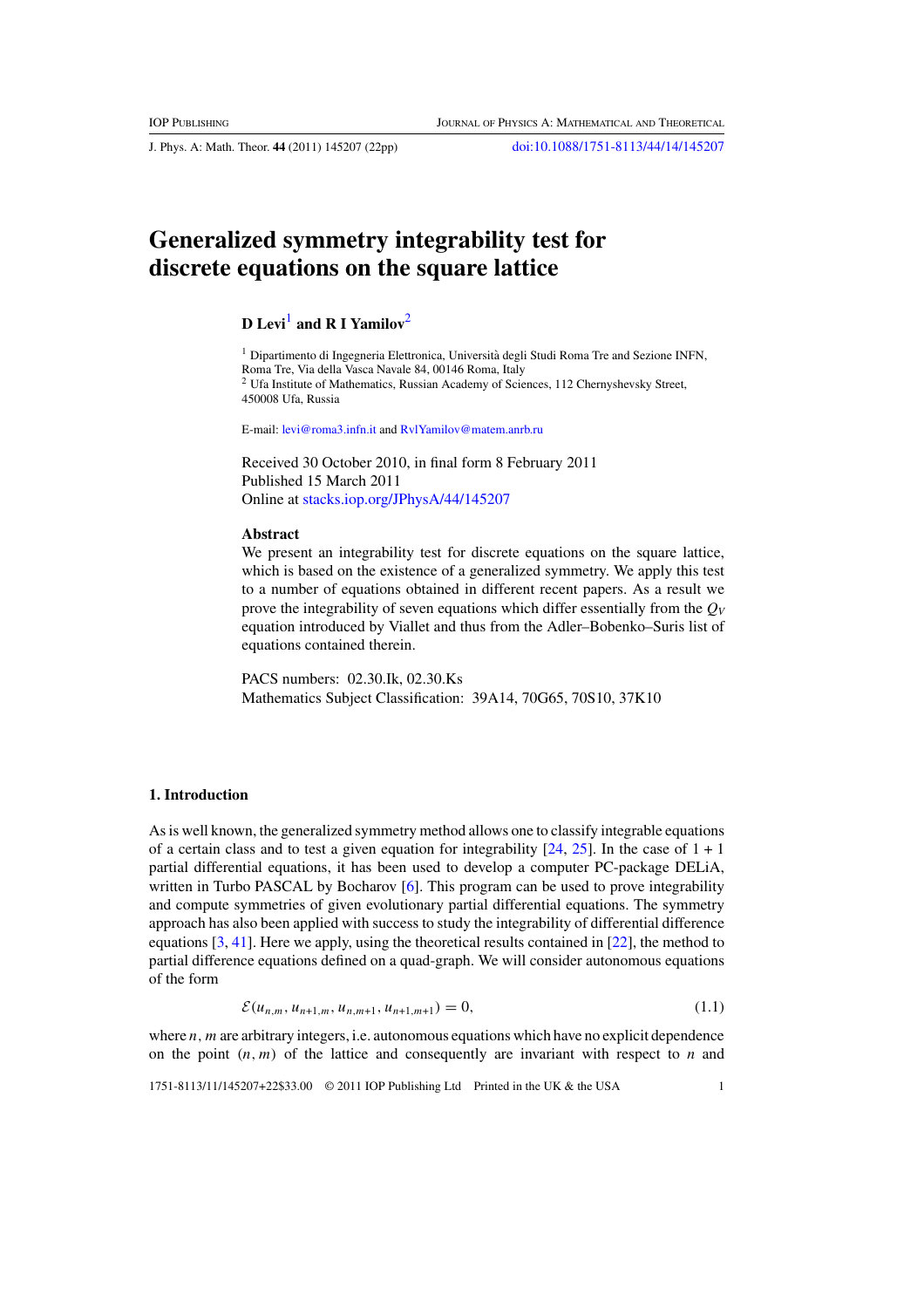<span id="page-2-0"></span>*m* translations. Following [\[22](#page-21-0)], we use as the integrability criterion the existence of an autonomous five-point generalized symmetry:

$$
u_{n,m,t} = \mathcal{G}(u_{n+1,m}, u_{n-1,m}, u_{n,m}, u_{n,m+1}, u_{n,m-1}),
$$
\n(1.2)

where  $t$  denotes the group parameter. Due to the complexity of the discrete case, we limit ourselves to the simplest nontrivial case given by symmetries of the form  $(1,2)$ . Moreover we assume that the symmetry is autonomous as so is the equation. As we shall see, autonomous symmetries of the form  $(1.2)$  are general enough to cover a wide class of integrable equations. Theoretically, however, an integrable equation may have a symmetry depending on more lattice points and having lattice-dependent coefficients.

We assume that nontrivial nonlinear partial difference equations which have generalized symmetries of the form  $(1.2)$  are integrable. However, there might be classes of nonlinear equations contained in  $(1.1)$  which are integrable but have no symmetry of the form  $(1.2)$ .

We define as *trivial* a nonlinear lattice equation [\(1.1\)](#page-1-0) which is factorizable or reducible by summation to a simpler equation, maybe non-autonomous, which depends on a lower number of lattice points. Example of trivial equations are

$$
\mathcal{E} = \omega(u_{n,m}, u_{n,m+1})\omega'(u_{n+1,m}, u_{n+1,m+1}) = 0,
$$
  

$$
\mathcal{E} = \omega(u_{n+1,m}, u_{n+1,m+1}) - \omega(u_{n,m}, u_{n,m+1}) = 0,
$$

with  $\omega$  and  $\omega'$  given functions of their arguments.

Symmetry-related integrability tests can also be obtained considering approaches different from the one presented in this paper.

- (1) One can construct integrability tests based on symmetries which are given by latticedependent equations, possibly related with master symmetries. An example of such a symmetry is given by lattice-dependent Volterra-type equations studied in [\[21](#page-21-0), [29\]](#page-21-0). Lattice-dependent discrete equations possessing such symmetries have been recently presented in [\[38](#page-22-0)].
- (2) An integrability test can also be obtained considering Backlund transformations instead ¨ of generalized symmetries. These have been used, for example, to study equations of KdV/sine-Gordon type (see [\[1\]](#page-20-0), for instance).

Alternative methods for testing and classifying difference equations not strictly related to symmetries are:

- (1) The 3D-consistency method firstly introduced as a kind of Bianchi identity related to the Bianchi commutativity theorem [\[31\]](#page-21-0). As a property of maps it was first proposed in an article by Nijhoff, Ramani, Grammaticos and Ohta [\[30\]](#page-21-0). It has been used with success by Adler, Bobenko and Suris to classify some classes of equations on the quad-graph [\[1,](#page-20-0) [2\]](#page-20-0).
- (2) Grammaticos, Ramani and Papageorgiou [\[8\]](#page-21-0) proposed in 1991 the singularity confinement criterion. Later, it was shown that the singularity confinement was not sufficient to prove integrability and Viallet and Hietarinta [\[14](#page-21-0)] introduced the algebraic entropy, slow growth of complexity, as a way to test both S- and C-integrable equations.
- (3) Most recently, the study of the growth of the so-called characteristic algebra has been applied to the case of difference equations and has provided a way to identify and classify integrable equations on the lattice  $[10, 11]$  $[10, 11]$  $[10, 11]$  $[10, 11]$ . This method can also be used for the study of linearizable equations [\[9\]](#page-21-0).
- (4) The existence of integrals of (1+1)-dimensional partial difference equations, in both directions, provides a way to test and classify linearizable partial difference equations [\[4\]](#page-20-0). The equations which satisfy this test have been called *Darboux integrable equations*.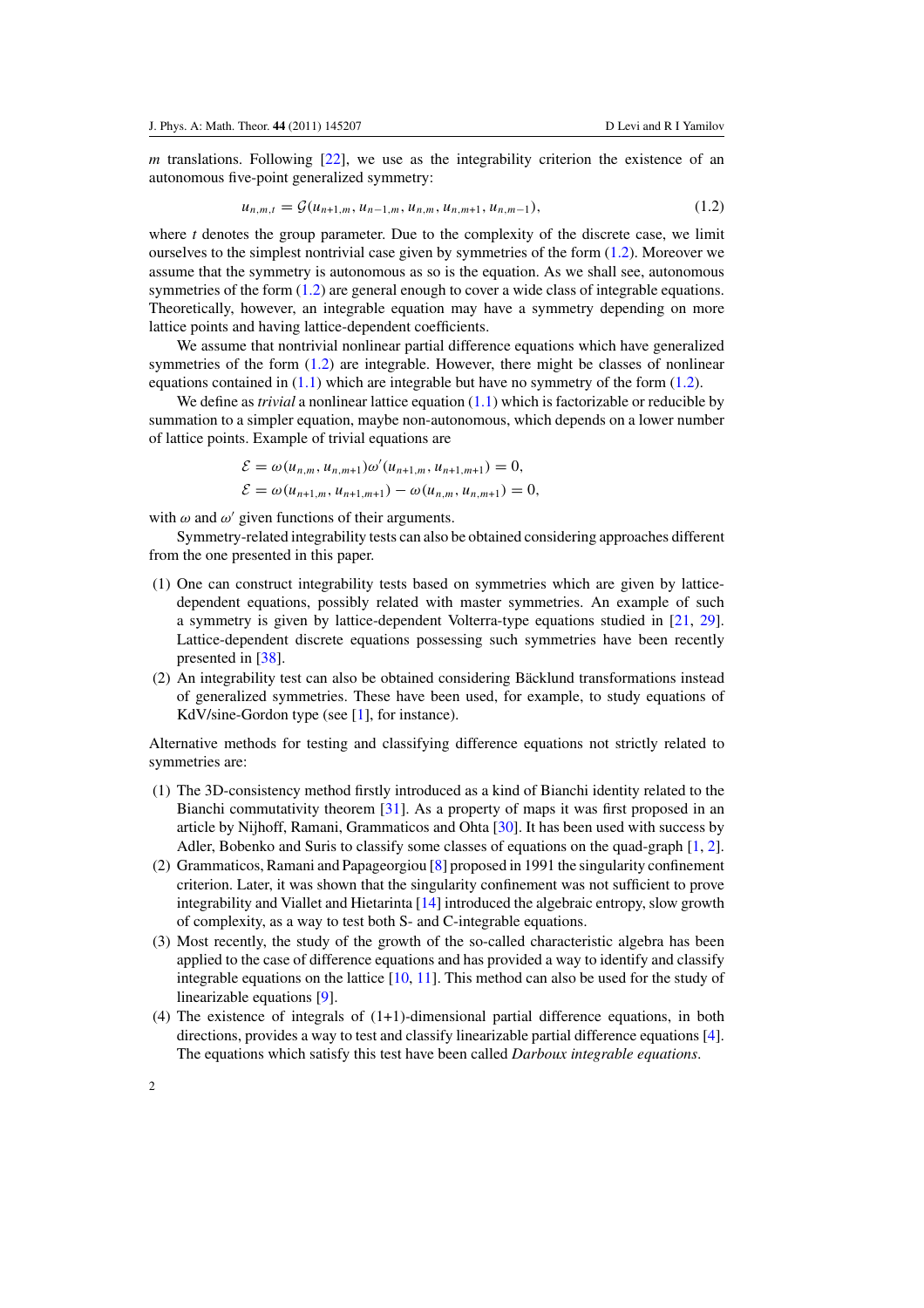<span id="page-3-0"></span>A recent review of techniques used to show integrability of difference equations can be found in [\[13](#page-21-0)].

In section 2, we review the necessary theoretical results contained in [\[22](#page-21-0)]. Then we explain how, using those results, we can test any given equation [\(1.1\)](#page-1-0) for integrability. In section [3,](#page-8-0) we apply this testing tool to a number of equations which can be found in the recent literature on this subject [\[2](#page-20-0), [12](#page-21-0), [15,](#page-21-0) [18,](#page-21-0) [20\]](#page-21-0). In section [4,](#page-15-0) we collect together and discuss all the equations of the form  $(1.1)$  which we have shown to satisfy the generalized symmetry test. In particular, we write down seven integrable equations which are not contained in *QV* [\[36](#page-21-0)] and thus are not related to the equations of the Adler–Bobenko–Suris (ABS) list [\[1](#page-20-0)].

#### **2. Theoretical results**

As equation  $(1.1)$  and its symmetry  $(1.2)$  are taken to be autonomous, in all generality, applying the translation invariance, we can consider them at the point  $n = m = 0$ :

$$
\mathcal{E}(u_{0,0}, u_{1,0}, u_{0,1}, u_{1,1}) = 0, \tag{2.1}
$$

$$
u_{0,0,t} = g_{0,0} = \mathcal{G}(u_{1,0}, u_{-1,0}, u_{0,0}, u_{0,1}, u_{0,-1}).
$$
\n(2.2)

Equation  $(2.1)$  must satisfy the following conditions:

$$
(\mathcal{E}_{u_{0,0}}, \mathcal{E}_{u_{1,0}}, \mathcal{E}_{u_{0,1}}, \mathcal{E}_{u_{1,1}}) \neq 0, \tag{2.3}
$$

where indices in  $(2.3)$  denote partial derivatives. These conditions are not sufficient to rule out trivial equations. The equation

$$
(u_{0,0} + u_{1,0})(u_{0,1} + u_{1,1} + 1) = 0
$$

provides an example of equation which is degenerate but satisfies (2.3).

We require that equation  $(2.1)$  be re-writable in the form

$$
u_{1,1} = f^{(1,1)}(u_{1,0}, u_{0,0}, u_{0,1}), \tag{2.4}
$$

where

$$
\left(f_{u_{1,0}}^{(1,1)}, f_{u_{0,0}}^{(1,1)}, f_{u_{0,1}}^{(1,1)}\right) \neq 0 \tag{2.5}
$$

and the apex  $(1,1)$  indicates that the function f is obtained from  $(2.1)$  by explicitating the function  $u$  in the point  $(1, 1)$ . Conditions  $(2.5)$  are necessary conditions to prevent triviality of equation  $(2.1)$ .

It is well known [\[19](#page-21-0), [34](#page-21-0), [35](#page-21-0)] that all the equations (2.1) classified by Adler, Bobenko and Suris have two symmetries of the form

$$
u_{0,0,t_1} = \Phi(u_{1,0}, u_{0,0}, u_{-1,0}), \qquad u_{0,0,t_2} = \Psi(u_{0,1}, u_{0,0}, u_{0,-1}), \qquad (2.6)
$$

where  $(\Phi_{u_{1,0}}, \Phi_{u_{-1,0}}, \Psi_{u_{0,1}}, \Psi_{u_{0,-1}}) \neq 0$ . Obviously, if (2.6) is valid, we can construct a symmetry  $u_{0,0,t} = \Phi + \Psi$  of the form (2.2) with

$$
(\mathcal{G}_{u_{1,0}}, \mathcal{G}_{u_{-1,0}}, \mathcal{G}_{u_{0,1}}, \mathcal{G}_{u_{0,-1}}) \neq 0. \tag{2.7}
$$

One can also prove in all generality for a symmetry of the form (2.2) (see details and references in [\[22](#page-21-0)]) that its rhs must be of the form

$$
\mathcal{G} = \Phi(u_{1,0}, u_{0,0}, u_{-1,0}) + \Psi(u_{0,1}, u_{0,0}, u_{0,-1}).
$$

So to obtain a coherent result we need to add to the generalized symmetry equation (2.2) conditions (2.7), from now on called *non-degeneracy conditions*.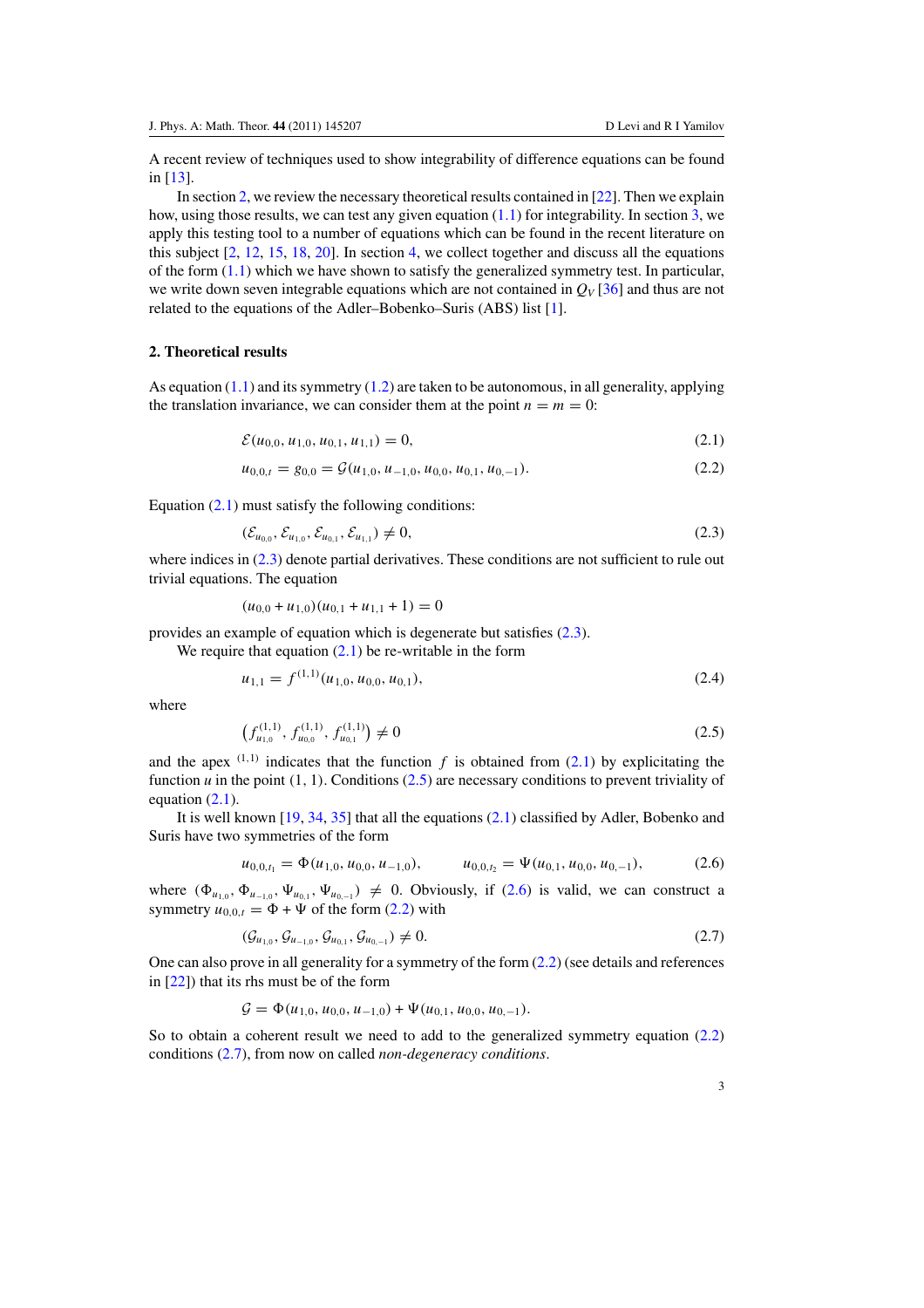<span id="page-4-0"></span>In  $[37]$  $[37]$ , the author considered affine linear equations of the form  $(2.1)$  and  $(2.3)$ , where the function  $\mathcal E$  possesses the Klein symmetry:

$$
\mathcal{E}(u_{0,0}, u_{1,0}, u_{0,1}, u_{1,1}) = \pm \mathcal{E}(u_{1,0}, u_{0,0}, u_{1,1}, u_{0,1}), \n\mathcal{E}(u_{0,0}, u_{1,0}, u_{0,1}, u_{1,1}) = \pm \mathcal{E}(u_{0,1}, u_{1,1}, u_{0,0}, u_{1,0}).
$$
\n(2.8)

We will call equations possessing symmetry (2.8) *the Klein-type equations*. It has been proved in [\[37\]](#page-22-0) that Klein-type equations possess two nontrivial generalized symmetries of the form [\(2.6\)](#page-3-0), i.e. they satisfy our test.

The class of Klein-type equations contains the  $Q_V$  equation [\[36](#page-21-0)], see the appendix. A generic  $Q_V$  is equivalent to  $Q_4$  [\[1\]](#page-20-0) up to Möbius transformations, see e.g. [[37\]](#page-22-0). The definition of the class of Klein-type equations is constructive and easy to check. Moreover, Klein-type equations are invariant under Möbius (linear-fractional) transformations:

$$
u_{n,m} = \frac{\alpha \hat{u}_{n,m} + \beta}{\gamma \hat{u}_{n,m} + \delta},\tag{2.9}
$$

and it is easy to check if an equation cannot be Möbius transformed into the  $Q_V$  equation or into an equation of the ABS list.

Equation  $(2.2)$  is a generalized symmetry of equation  $(2.4)$  if the following compatibility condition is satisfied:

$$
\left. \frac{\mathrm{d}(u_{1,1} - f^{(1,1)})}{\mathrm{d}t} \right|_{[u_{1,1} = f^{(1,1)}, u_{0,0,t} = g_{0,0}]} = 0.
$$

Explicitly the compatibility condition reads

$$
[g_{1,1} - (g_{1,0}\partial_{u_{1,0}} + g_{0,0}\partial_{u_{0,0}} + g_{0,1}\partial_{u_{0,1}})f^{(1,1)}]|_{u_{1,1} = f^{(1,1)}} = 0,
$$
\n(2.10)

where  $g_{a,b} = T_1^a T_2^b g_{0,0}$ , and  $T_1, T_2$  are the shift operators acting on the first and second indices, respectively, i.e.  $T_1g_{0,0} = g_{1,0}$  and  $T_2g_{0,0} = g_{0,1}$ .

To be able to check the compatibility condition between  $(2.1)$  and  $(2.2)$ , we need to define the set of independent variables in terms of which  $(2.10)$  can be split into an overdetermined system of independent equations. In this work we choose the functions

$$
u_{i,0}, u_{0,j} \tag{2.11}
$$

as *independent variables*. Then, using  $(2.4)$ , all the other functions  $u_{i,j}$  can be explicitly written in terms of the independent variables  $(2.11)$ . So we require that equation  $(2.10)$  is satisfied identically for all values of independent variables. Taking into account the form of  $G$ , equation (2.10) depends on the variables  $u_{1,1}, u_{-1,1}, u_{1,-1}, u_{2,1}, u_{1,2}$ , and this is the reason why (2.10) turns out to be a rather complicated functional-difference equation for the functions  $f^{(1,1)}$  and  $g_{0,0}$  appearing in [\(2.2\)](#page-3-0) and [\(2.4\)](#page-3-0).

In [\[22\]](#page-21-0) we proved the following theorem.

**Theorem 1.** *If [\(2.4\)](#page-3-0) possesses a generalized symmetry of the form [\(2.2\)](#page-3-0), then its solutions must satisfy the following conservation laws:*

$$
(T_1 - 1)p_{0,0}^{(k)} = (T_2 - 1)q_{0,0}^{(k)},
$$
\n(2.12)

*where*

$$
p_{0,0}^{(1)} = \log f_{u_{1,0}}^{(1,1)}, \qquad q_{0,0}^{(1)} = Q^{(1)}(u_{2,0}, u_{1,0}, u_{0,0}); \tag{2.13}
$$

$$
if \mathcal{G}_{u_{-1,0}} \neq 0,
$$

 $if \mathcal{G}_{u_{1,0}} \neq 0$ , then

$$
p_{0,0}^{(2)} = \log \frac{f_{u_{0,0}}^{(1,1)}}{f_{u_{0,1}}^{(1,1)}}, \qquad q_{0,0}^{(2)} = Q^{(2)}(u_{2,0}, u_{1,0}, u_{0,0}); \qquad (2.14)
$$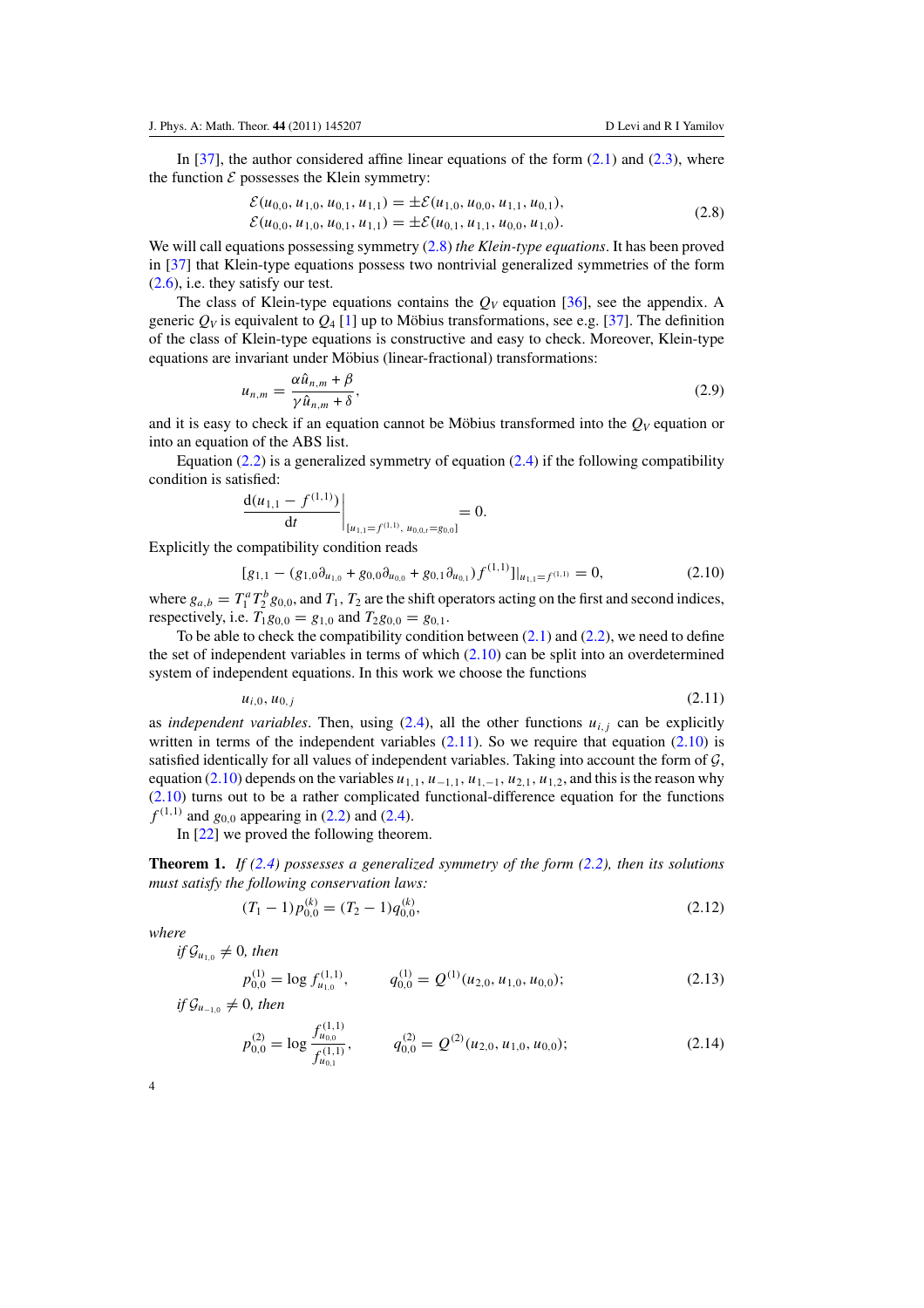<span id="page-5-0"></span>if 
$$
\mathcal{G}_{u_{0,1}} \neq 0
$$
, then  
\n $q_{0,0}^{(3)} = \log f_{u_{0,1}}^{(1,1)}$ ,  $p_{0,0}^{(3)} = P^{(3)}(u_{0,2}, u_{0,1}, u_{0,0})$ ; (2.15)

if 
$$
\mathcal{G}_{u_{0,-1}} \neq 0
$$
, then  
\n
$$
q_{0,0}^{(4)} = \log \frac{f_{u_{0,0}}^{(1,1)}}{f_{u_{1,0}}^{(1,1)}}, \qquad p_{0,0}^{(4)} = P^{(4)}(u_{0,2}, u_{0,1}, u_{0,0}). \qquad (2.16)
$$

Let us analyze in detail theorem [1](#page-4-0) when  $k = 1$ . In this case we just require  $\mathcal{G}_{u_{1,0}} \neq 0$ , while the dependence of  $G$  on the other variables is not important. In this case theorem [1](#page-4-0) states that there exists a conservation law with a function  $p_{0,0}^{(1)}$  completely defined by [\(2.4\)](#page-3-0) while  $q_{0,0}^{(1)}$ is an arbitrary function of  $u_{2,0}, u_{1,0}, u_{0,0}$ . The other three cases are similar.

Therefore, theorem [1](#page-4-0) provides four *integrability conditions* in the form of conservation laws. In the case of a non-degenerate symmetry [\(2.2\)](#page-3-0), [\(2.7\)](#page-3-0), all these integrability conditions must be satisfied.

Let us note that from the existence of generalized symmetries, we can easily derive many integrability conditions of this kind. Such conditions have been written down in [\[26\]](#page-21-0). However, the other conditions are in general more complicated, and more difficult to use in practice. Work is in progress to check if these further integrability conditions, obtained requiring the existence of a recursion operator for the symmetries, allow us to obtain new integrable equations of this class or if they just correspond to the existence of higher symmetries.

If the integrability conditions given in theorem [1](#page-4-0) are satisfied, then there must exist functions  $q_{0,0}^{(1)}$ ,  $q_{0,0}^{(2)}$ ,  $p_{0,0}^{(3)}$ ,  $p_{0,0}^{(4)}$  local in their argument. Once we know all such functions, we can check if some autonomous five-point symmetries might exist. In fact in such a case we can construct the four partial derivatives of  $G$  [\[22](#page-21-0)]:

$$
\mathcal{G}_{u_{1,0}} = \exp\left(-q_{-1,0}^{(1)}\right), \qquad \mathcal{G}_{u_{-1,0}} = \exp\left(q_{-1,0}^{(2)}\right), \tag{2.17}
$$

$$
\mathcal{G}_{u_{0,1}} = \exp\left(-p_{0,-1}^{(3)}\right), \qquad \mathcal{G}_{u_{0,-1}} = \exp\left(p_{0,-1}^{(4)}\right). \tag{2.18}
$$

These partial derivatives must be compatible

$$
\mathcal{G}_{u_{1,0},u_{-1,0}} = \mathcal{G}_{u_{-1,0},u_{1,0}}, \qquad \mathcal{G}_{u_{0,1},u_{0,-1}} = \mathcal{G}_{u_{0,-1},u_{0,1}}.
$$
\n(2.19)

Equation (2.19) is an additional integrability condition. If this further integrability condition is satisfied we can construct  $\mathcal G$  in the form

$$
\mathcal{G} = \Phi(u_{1,0}, u_{0,0}, u_{-1,0}) + \Psi(u_{0,1}, u_{0,0}, u_{0,-1}) + \nu(u_{0,0}),
$$
\n(2.20)

where  $\Phi$  and  $\Psi$  are known functions of their arguments while *ν* is an unknown arbitrary function which may correspond to a Lie point symmetry of the equation. The function *ν* can be specified by considering the compatibility condition  $(2.10)$ , the last and most fundamental integrability condition.

The first problem is to check the integrability conditions given in theorem [1.](#page-4-0) In the case of differential difference equations we had a similar situation, i.e. the integrability conditions were given by conservation laws depending on arbitrary functions of a limited number of variables. However, such problem was easier to solve as all discrete variables were independent and we could use the variational derivative to check them [\[22](#page-21-0)]. Here the calculation of the variational derivative is not sufficient to prove if a given expression is a conservation law.

So, in the following, we present a scheme for solving this problem for any given equation of the form [\(2.4\)](#page-3-0), i.e. we show how we can solve equations [\(2.12\)](#page-4-0)–(2.16) to obtain  $q_{0,0}^{(1)}$ ,  $q_{0,0}^{(2)}$ ,  $p_{0,0}^{(3)}$ ,  $p_{0,0}^{(4)}$  as local functions of their arguments. We will split the explanation into two steps.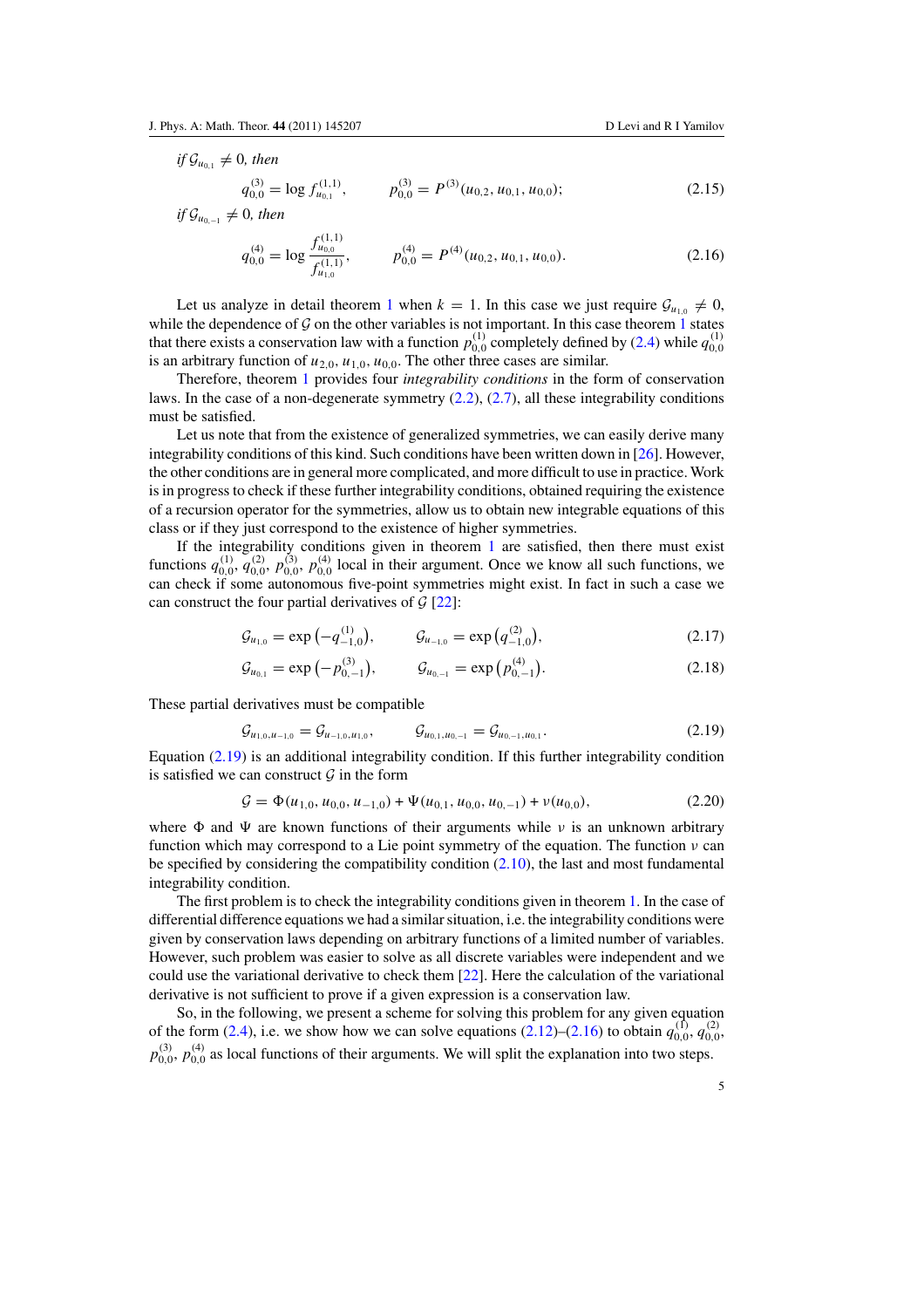<span id="page-6-0"></span>**Step 1.** First, we consider the integrability conditions  $(2.12)$  corresponding to  $k = 1, 2$ . The unknown functions on the rhs of [\(2.12\)](#page-4-0) when  $k = 1, 2$  contain the dependent variable  $u_{2,1}$ which, from [\(2.4\)](#page-3-0), depends on  $u_{2,0}$ ,  $u_{1,0}$ ,  $u_{1,1}$  and thus is not immediately expressed in terms of independent variables, but gives rise to extremely complicated functional expressions of the independent variables. We can avoid this problem by applying the operators  $T_1^{-1}$ ,  $T_2^{-1}$  to [\(2.12\)](#page-4-0). In this case, we have

$$
p_{0,0}^{(k)} - p_{-1,0}^{(k)} = q_{-1,1}^{(k)} - q_{-1,0}^{(k)} = Q^{(k)}(u_{1,1}, u_{0,1}, u_{-1,1}) - Q^{(k)}(u_{1,0}, u_{0,0}, u_{-1,0}),
$$
(2.21)

$$
p_{0,-1}^{(k)} - p_{-1,-1}^{(k)} = q_{-1,0}^{(k)} - q_{-1,-1}^{(k)} = Q^{(k)}(u_{1,0}, u_{0,0}, u_{-1,0}) - Q^{(k)}(u_{1,-1}, u_{0,-1}, u_{-1,-1}).
$$
\n(2.22)

Here  $p_{i,j}^{(k)}$  are known functions expressed in terms of [\(2.4\)](#page-3-0). The functions  $q_{i,j}^{(k)}$  are unknown, and  $(q_{-1,1}^{(k)}, q_{-1,-1}^{(k)})$  contain the dependent variables  $u_{1,1}, u_{-1,1}, u_{1,-1}, u_{-1,-1}$ . Our aim is to derive from (2.21) and (2.22) a set of equations for the unknown function  $q_{-1,0}^{(k)}$ .

To do so let us extract from  $(2.1)$  three further expressions of the form of  $(2.4)$  for the dependent variables contained in (2.21) and (2.22):

$$
u_{-1,1} = f^{(-1,1)}(u_{-1,0}, u_{0,0}, u_{0,1}),
$$
  
\n
$$
u_{1,-1} = f^{(1,-1)}(u_{1,0}, u_{0,0}, u_{0,-1}), \quad u_{-1,-1} = f^{(-1,-1)}(u_{-1,0}, u_{0,0}, u_{0,-1}).
$$
\n(2.23)

All functions  $f^{(i,j)}$  have a nontrivial dependence on all their variables, as is the case of  $f^{(1,1)}$ , and are expressed in terms of independent variables. Let us introduce the two differential operators:

$$
A = \partial_{u_{0,0}} - \frac{f_{u_{0,0}}^{(1,1)}}{f_{u_{1,0}}^{(1,1)}} \partial_{u_{1,0}} - \frac{f_{u_{0,0}}^{(-1,1)}}{f_{u_{-1,0}}^{(-1,1)}} \partial_{u_{-1,0}},
$$
\n(2.24)

$$
B = \partial_{u_{0,0}} - \frac{f_{u_{0,0}}^{(1,-1)}}{f_{u_{1,0}}^{(1,-1)}} \partial_{u_{1,0}} - \frac{f_{u_{0,0}}^{(-1,-1)}}{f_{u_{-1,0}}^{(-1,-1)}} \partial_{u_{-1,0}},
$$
\n(2.25)

chosen in such a way as to annihilate the functions  $q_{-1,1}^{(k)}$  and  $q_{-1,-1}^{(k)}$ , namely  $Aq_{-1,1}^{(k)} = 0$ ,  $Bq_{-1,-1}^{(k)} = 0$ . Applying *A* to (2.21) and *B* to (2.22), we obtain two equations for the unknown *q(k)* <sup>−</sup>1*,*0:

$$
Aq_{-1,0}^{(k)} = r^{(k,1)}, \qquad Bq_{-1,0}^{(k)} = r^{(k,2)}, \tag{2.26}
$$

where  $r^{(k,1)}$ ,  $r^{(k,2)}$  are some explicitly known functions of [\(2.4\)](#page-3-0). Considering the standard commutator of *A* and *B*,  $[A, B] = AB - BA$ , we can add a further equation

$$
[A, B]q_{-1,0}^{(k)} = r^{(k,3)}.
$$
\n<sup>(2.27)</sup>

Equations  $(2.26)$  and  $(2.27)$  represent a linear partial differential system of three equations for the unknown  $q_{-1,0}^{(k)} = Q^{(k)}(u_{1,0}, u_{0,0}, u_{-1,0})$ . For the three partial derivatives of  $q_{-1,0}^{(k)}$ , this is just a linear algebraic system of three equations in three unknowns. In most of the examples considered below, this system is non-degenerate and thus it provides one and only one solution for the three derivatives of  $q_{-1,0}^{(k)}$ . In these cases, we can find in a unique way the partial derivatives of  $q_{0,0}^{(k)}$ . Then we can check the consistency of the partial derivatives and, if satisfied, find  $q_{0,0}^{(k)}$  up to an arbitrary constant. Finally, we check the integrability condition  $(2.12)$  with  $k = 1, 2$  in any of the equivalent forms  $(2.21)$  or  $(2.22)$ .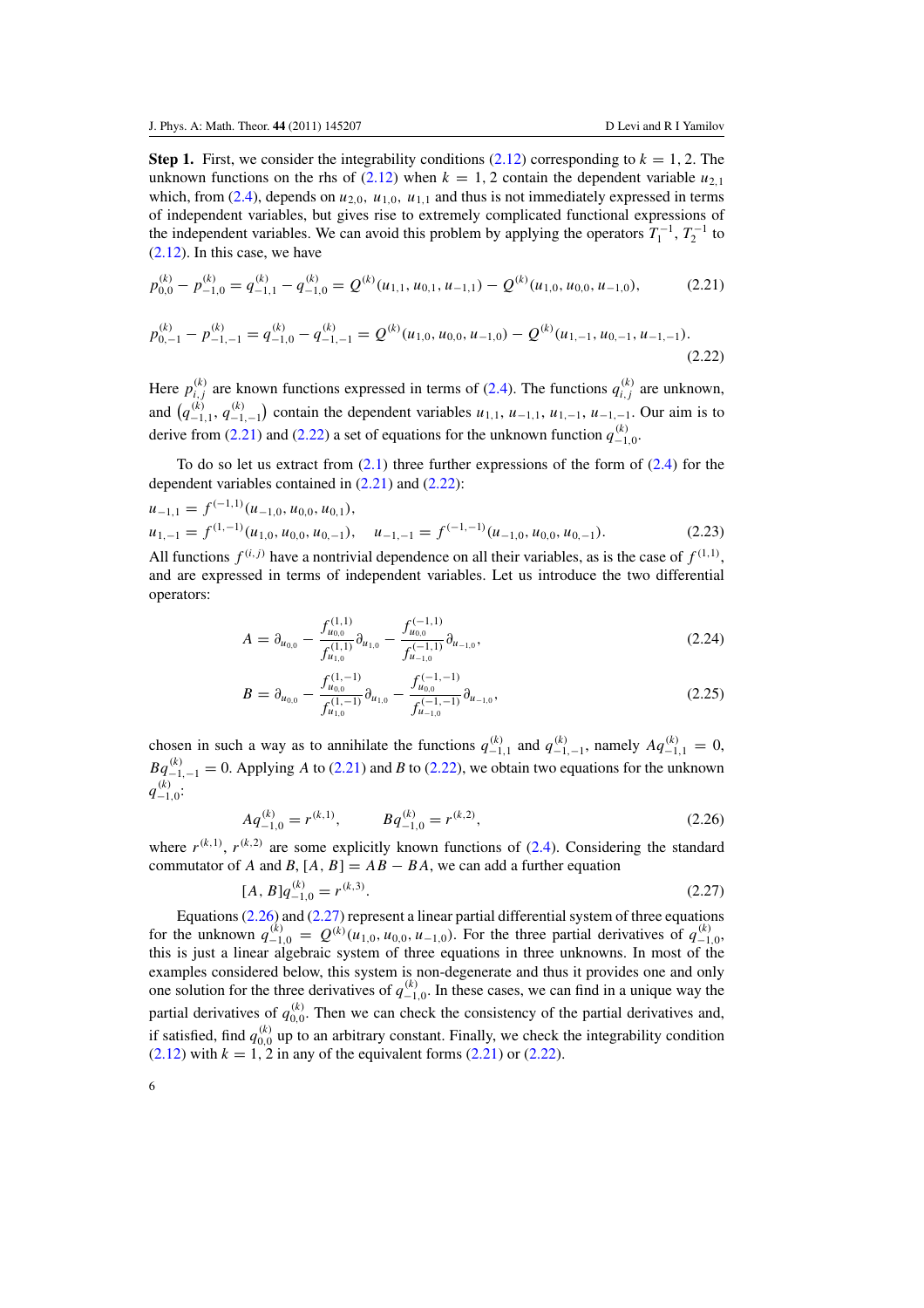<span id="page-7-0"></span>The non-degeneracy of the system  $(2.26)$ ,  $(2.27)$  depends on  $(2.4)$  only. So if we have checked the non-degeneracy for  $k = 1$ , we know that this is also true for  $k = 2$  and vice versa. So both functions  $q_{0,0}^{(1)}, q_{0,0}^{(2)}$  are found in a unique way up to a constant of integration.

If the system [\(2.26\)](#page-6-0), [\(2.27\)](#page-6-0) is degenerate, the functions  $q_{0,0}^{(1)}, q_{0,0}^{(2)}$  are defined up to some arbitrary functions. In this case, the checking of the integrability conditions  $(2.12)$  may be more difficult.

In principle the coefficients of the system  $(2.26)$ ,  $(2.27)$  may depend, in addition to the natural variables  $u_{0,0}$ ,  $u_{1,0}$ ,  $u_{-1,0}$ , entering in  $q_{-1,0}^{(k)}$ , on the independent variables  $u_{0,1}$ ,  $u_{0,-1}$ . In such a case, we have to require that the solution  $q_{-1,0}^{(k)}$  does not depend on them. In this case, we have to split the equations of the system [\(2.26\)](#page-6-0), [\(2.27\)](#page-6-0) with respect to the various powers of the independent variables  $u_{0,1}$ ,  $u_{0,-1}$ , if [\(2.4\)](#page-3-0) is rational, and obtain an overdetermined system of equations for  $q_{-1,0}^{(k)}$ . Moreover, overdetermined systems of equations are usually simpler to solve. There will be some examples of this kind in section [3.](#page-8-0)

**Step 2.** Let us consider now conditions [\(2.12\)](#page-4-0) with  $k = 3, 4$ . In this case we have a similar situation. By appropriate shifts we rewrite  $(2.12)$  in the two equivalent forms:

$$
p_{1,-1}^{(k)} - p_{0,-1}^{(k)} = q_{0,0}^{(k)} - q_{0,-1}^{(k)}
$$
  
=  $P^{(k)}(u_{1,1}, u_{1,0}, u_{1,-1}) - P^{(k)}(u_{0,1}, u_{0,0}, u_{0,-1}),$  (2.28)

$$
p_{0,-1}^{(k)} - p_{-1,-1}^{(k)} = q_{-1,0}^{(k)} - q_{-1,-1}^{(k)}
$$
  
= 
$$
P^{(k)}(u_{0,1}, u_{0,0}, u_{0,-1}) - P^{(k)}(u_{-1,1}, u_{-1,0}, u_{-1,-1}).
$$
 (2.29)

We can introduce the operators

$$
\hat{A} = \partial_{u_{0,0}} - \frac{f_{u_{0,0}}^{(1,1)}}{f_{u_{0,1}}^{(1,1)}} \partial_{u_{0,1}} - \frac{f_{u_{0,0}}^{(1,-1)}}{f_{u_{0,-1}}^{(1,-1)}} \partial_{u_{0,-1}},
$$
\n(2.30)

$$
\hat{B} = \partial_{u_{0,0}} - \frac{f_{u_{0,0}}^{(-1,1)}}{f_{u_{0,1}}^{(-1,1)}} \partial_{u_{0,1}} - \frac{f_{u_{0,0}}^{(-1,-1)}}{f_{u_{0,-1}}^{(-1,-1)}} \partial_{u_{0,-1}},
$$
\n(2.31)

such that  $\hat{A}p_{1,-1}^{(k)} = 0$  and  $\hat{B}p_{-1,-1}^{(k)} = 0$ . Then we are led to the system

$$
\hat{A}p_{0,-1}^{(k)} = \hat{r}^{(k,1)}, \qquad \hat{B}p_{0,-1}^{(k)} = \hat{r}^{(k,2)}, \qquad [\hat{A}, \hat{B}]p_{0,-1}^{(k)} = \hat{r}^{(k,3)} \qquad (2.32)
$$

for the function  $p_{0,-1}^{(k)}$  depending on  $u_{0,1}$ ,  $u_{0,0}$ ,  $u_{0,-1}$ , where  $\hat{r}^{(k,l)}$  are known functions expressed in terms of  $f^{(i,j)}$ .

After we have solved  $(2.12)$ – $(2.16)$  we can construct a generalized symmetry. When systems [\(2.26\)](#page-6-0), [\(2.27\)](#page-6-0) and (2.32) are non-degenerate, we find  $\Phi$  and  $\Psi$ , given by [\(2.20\)](#page-5-0), up to at most four arbitrary constants. Two of them may be specified by the consistency conditions [\(2.19\)](#page-5-0), while the remaining constants are specified using the compatibility condition [\(2.10\)](#page-4-0) together with the function *ν*. In practice, we always look for symmetries of the form  $(2.6)$ . Such symmetries are defined uniquely up to multiple factors and the addition of functions of the form  $v(u_{0,0})$  corresponding to the rhs of point symmetries  $u_{0,0,7} = v(u_{0,0})$ . We write down only the generalized symmetry as we are not interested in the point symmetries.

If one of the systems [\(2.26\)](#page-6-0), [\(2.27\)](#page-6-0) or (2.32) is degenerate, then  $\Phi$  and  $\Psi$  on the rhs of a generalized symmetry [\(2.20\)](#page-5-0) may be found up to some arbitrary functions. Those arbitrary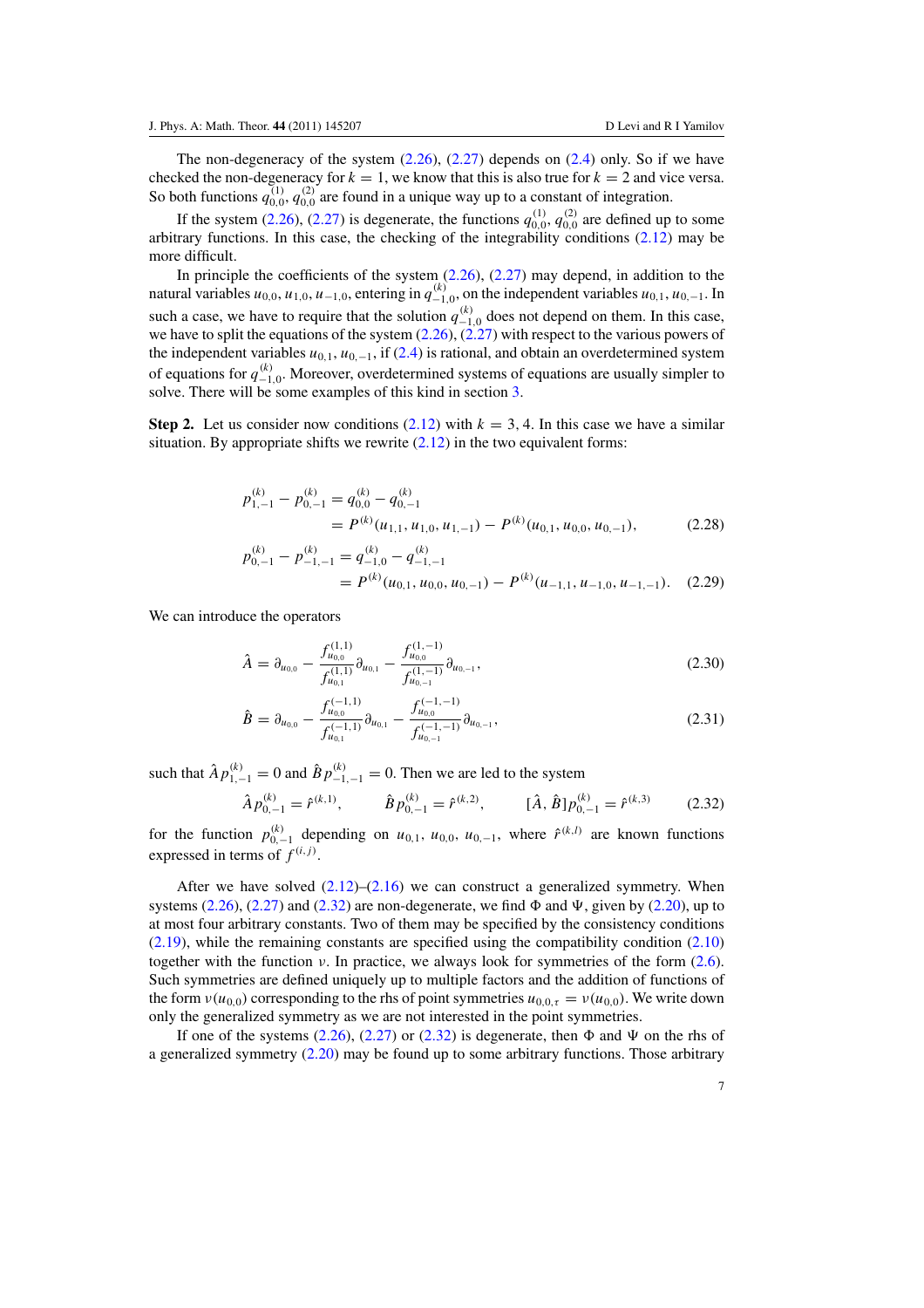<span id="page-8-0"></span>functions must be specified using the compatibility condition  $(2.10)$ . However, in almost all degenerate examples considered below, [\(2.4\)](#page-3-0) turns out to be trivial and it can be rewritten in one of the following four forms:

$$
(T_1 \pm 1)w(u_{0,0}, u_{0,1}) = 0, \qquad (T_2 \pm 1)w(u_{1,0}, u_{0,0}) = 0. \tag{2.33}
$$

Equations (2.33) can be integrated once and give equations depending on a reduced number of lattice variables.

In the next section we test equations which depend on arbitrary constants and thus solve some simple classification problems. We look for such particular cases that satisfy our integrability test and are not of Klein type [\(2.8\)](#page-4-0) or transformable into Klein-type equations by  $n, m$ -dependent Möbius transformations.

#### **3. Examples**

Here, we apply the test to a number of nonlinear nontrivial partial difference equations introduced by various authors using different approaches to prove their integrability [\[2](#page-20-0), [12](#page-21-0), [15–18,](#page-21-0) [20,](#page-21-0) [28\]](#page-21-0). It should be stressed that all equations below are affine linear, i.e. they can be written in the form [\(2.1\)](#page-3-0) and [\(2.3\)](#page-3-0), where  $\partial^2 \mathcal{E}/\partial u_{n,m}^2 = 0$  for all four variables.

**Example 1.** This will be a simple illustrative example discussed in detail. We consider the equation

$$
(u_{1,0} + 1)(u_{0,0} - 1) = (u_{1,1} - 1)(u_{0,1} + 1).
$$
\n(3.1)

Up to a rotation (change of axes),  $(3.1)$  is equivalent to the equations presented in [\[17\]](#page-21-0) and [\[28](#page-21-0)]. In [\[18,](#page-21-0) [20,](#page-21-0) [22](#page-21-0)], its *L*–*A* pairs and some conservation laws are presented. Two generalized symmetries of the form  $(2.6)$  have been constructed in [\[22](#page-21-0)]. So  $(3.1)$  satisfies our integrability test, but nevertheless, it is instructive to try out the test with this equation.

The study of this equation splits into two different steps.

**Step 1.** Let us consider the integrability condition  $(2.12)$  with  $k = 1$ . The corresponding system [\(2.26\)](#page-6-0), [\(2.27\)](#page-6-0) reads

$$
q_{u_{0,0}} - \frac{u_{1,0} + 1}{u_{0,0} - 1} q_{u_{1,0}} - \frac{u_{-1,0} - 1}{u_{0,0} + 1} q_{u_{-1,0}} = \frac{2u_{0,0}}{1 - u_{0,0}^2},
$$
  
\n
$$
q_{u_{0,0}} - \frac{u_{1,0} - 1}{u_{0,0} + 1} q_{u_{1,0}} - \frac{u_{-1,0} + 1}{u_{0,0} - 1} q_{u_{-1,0}} = \frac{2u_{0,0}}{1 - u_{0,0}^2},
$$
  
\n
$$
(u_{1,0}u_{0,0} + 1) q_{u_{1,0}} - (u_{-1,0}u_{0,0} + 1) q_{u_{-1,0}} = 0,
$$

where  $q = q_{-1,0}^{(1)}$  and by the index we denote the argument of the derivative. This system is non-degenerate, and its solution is

$$
q_{u_{1,0}} = q_{u_{-1,0}} = 0, \qquad q_{u_{0,0}} = \frac{2u_{0,0}}{1 - u_{0,0}^2}.
$$

Hence,  $q_{0,0}^{(1)} = -\log (u_{1,0}^2 - 1) + c_1$ , where  $c_1$  is an arbitrary constant.  $q_{0,0}^{(1)}$  together with  $p_{0,0}^{(1)} = \log \frac{u_{0,0}-1}{u_{0,1}+1}$  satisfy relation [\(2.12\)](#page-4-0) and provide a conservation law for (3.1).

Equation [\(2.12\)](#page-4-0) with  $k = 2$  can be solved in a simpler way. As  $p_{0,0}^{(2)} = -p_{0,0}^{(1)} + \log(-1)$ , the solution of [\(2.12\)](#page-4-0) with  $k = 2$  is given by  $q_{0,0}^{(2)} = -q_{0,0}^{(1)} + c_2$ , with  $c_2$  another arbitrary constant. As the corresponding system  $(2.26)$ ,  $(2.27)$  is non-degenerate, there is no other solution.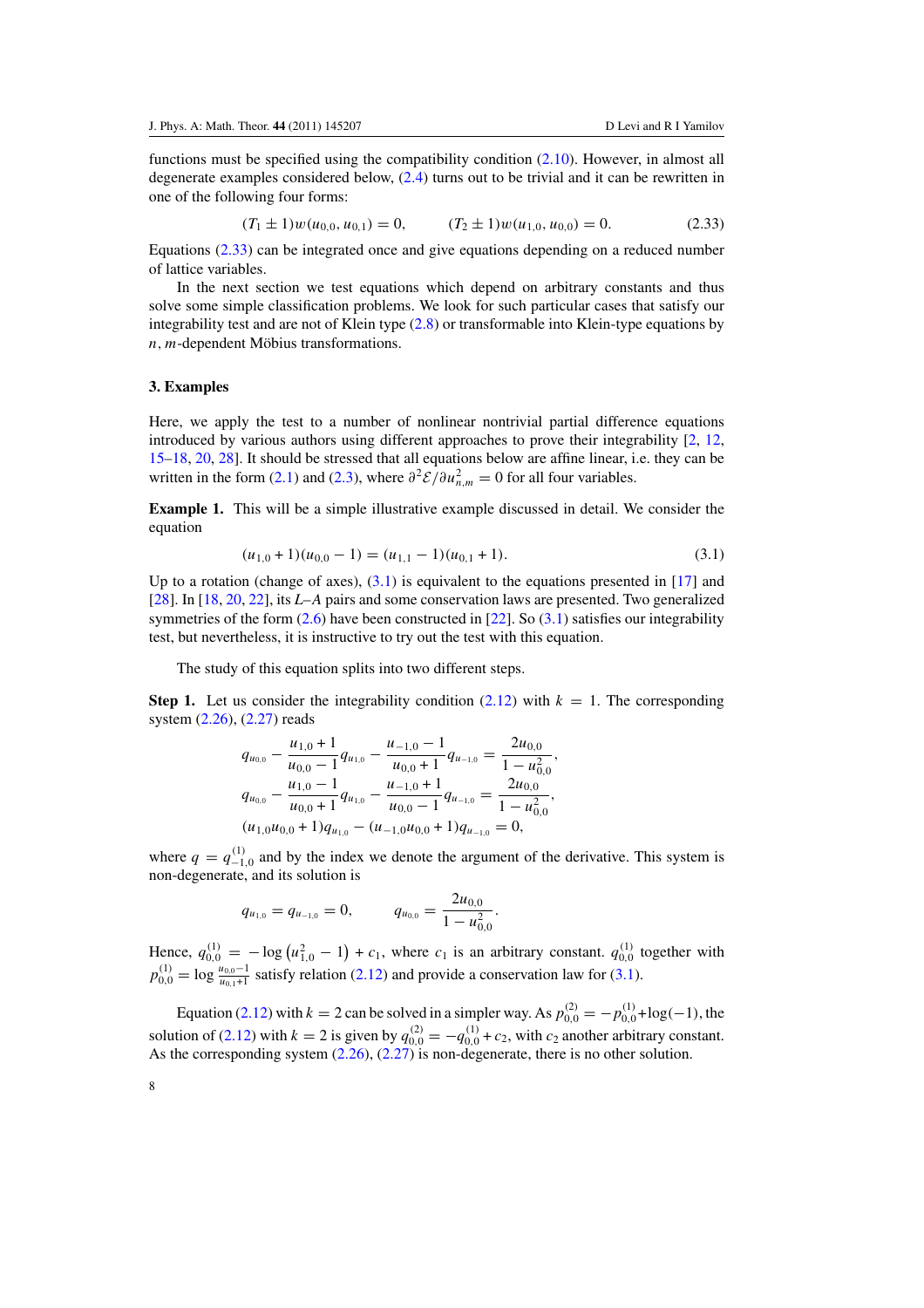<span id="page-9-0"></span>Now we look for  $\Phi$ , the rhs of the symmetry in [\(2.6\)](#page-3-0). As follows from [\(2.17\)](#page-5-0), a candidate for such a symmetry is given by

$$
u_{0,0,t_1} = (u_{0,0}^2 - 1)(\alpha u_{1,0} + \beta u_{-1,0}) + \nu(u_{0,0}).
$$

Here  $\alpha$ ,  $\beta$  are nonzero arbitrary constants, and  $\nu(u_{0,0})$  is an arbitrary function of its argument. Rescaling  $t_1$ , we can set in all generality  $\alpha = 1$ . Substituting this into the compatibility condition [\(2.10\)](#page-4-0) we obtain  $\beta = -1$ ,  $\nu(u_{0,0}) \equiv 0$ . This symmetry is nothing but the wellknown modified Volterra equation [\[41\]](#page-22-0)

$$
u_{0,0,t_1} = (u_{0,0}^2 - 1)(u_{1,0} - u_{-1,0}).
$$
\n(3.2)

**Step 2.** Let us consider the integrability conditions  $(2.12)$  with  $k = 3, 4$ . In this case the corresponding system [\(2.32\)](#page-7-0) is degenerate. So we have to modify the procedure presented in the previous section and applied above in the case when  $k = 1, 2$ . For  $k = 3$  this system reads

$$
(u_{0,1} + u_{0,0})p_{u_{0,1}} - (u_{0,0} + u_{0,-1})p_{u_{0,-1}} = 2,
$$
  
\n
$$
(u_{0,0}^2 - 1)p_{u_{0,0}} + (u_{0,1}u_{0,0} + 1)p_{u_{0,1}} + (u_{0,0}u_{0,-1} + 1)p_{u_{0,-1}} = 0,
$$

where  $p = p_{0,-1}^{(3)}$ . Its general solution is

$$
p = \Omega(\omega) + \log \frac{u_{0,1} + u_{0,0}}{u_{0,0} + u_{0,-1}} \quad \text{with} \quad \omega = \frac{u_{0,0}^2 - 1}{(u_{0,1} + u_{0,0})(u_{0,0} + u_{0,-1})}.
$$
 (3.3)

The integrability condition [\(2.12\)](#page-4-0) with  $k = 3$  is satisfied iff  $\Omega(\omega) = \gamma - \log \omega$ , where  $\gamma$  is an arbitrary constant. The case  $k = 4$  is quite similar, and we easily find the second generalized symmetry of  $(3.1)$ :

$$
u_{0,0,t_2} = (u_{0,0}^2 - 1) \left( \frac{1}{u_{0,1} + u_{0,0}} - \frac{1}{u_{0,0} + u_{0,-1}} \right).
$$
 (3.4)

Step 2 of this example is not standard. In all the following discrete equations, either the systems [\(2.26\)](#page-6-0), [\(2.27\)](#page-6-0) or [\(2.32\)](#page-7-0) are non-degenerate or the equations themselves are trivial. As a result we have proved the following statement.

**Theorem 2.** *Equation [\(3.1\)](#page-8-0) satisfies the generalized symmetry test and possesses the symmetries (3.2) and (3.4).*

**Example 2.** Let us consider a known equation closely related to  $(3.1)$  and studied in [\[16](#page-21-0), [18](#page-21-0), [23,](#page-21-0) [27\]](#page-21-0)

$$
u_{1,1}(u_{0,1}+c)(u_{1,0}-1) = u_{0,0}(u_{1,0}+c)(u_{0,1}-1),
$$
\n(3.5)

where  $c \neq -1, 0$ . In particular, its *L*–*A* pair can be found in [\[27\]](#page-21-0). If  $c = -1$ , it is trivial. If  $c = 0$ , using the point transformation

$$
u_{n,m} = \frac{2}{1 - \hat{u}_{n,m}},
$$
\n(3.6)

we can reduce it to [\(3.1\)](#page-8-0) for  $\hat{u}_{n,m}$ . So (3.5) generalizes (3.1). Thus, it will not be surprising that this equation satisfies our test. The calculation is quite similar to the one shown in example [1,](#page-8-0) step 1. We easily find two generalized symmetries of the form [\(2.6\)](#page-3-0):

$$
\frac{u_{0,0,t_1}}{u_{0,0}(u_{0,0}-1)} = (T_1 - 1) \frac{1}{u_{0,0}u_{-1,0} + c(u_{0,0} + u_{-1,0} - 1)},
$$
\n(3.7)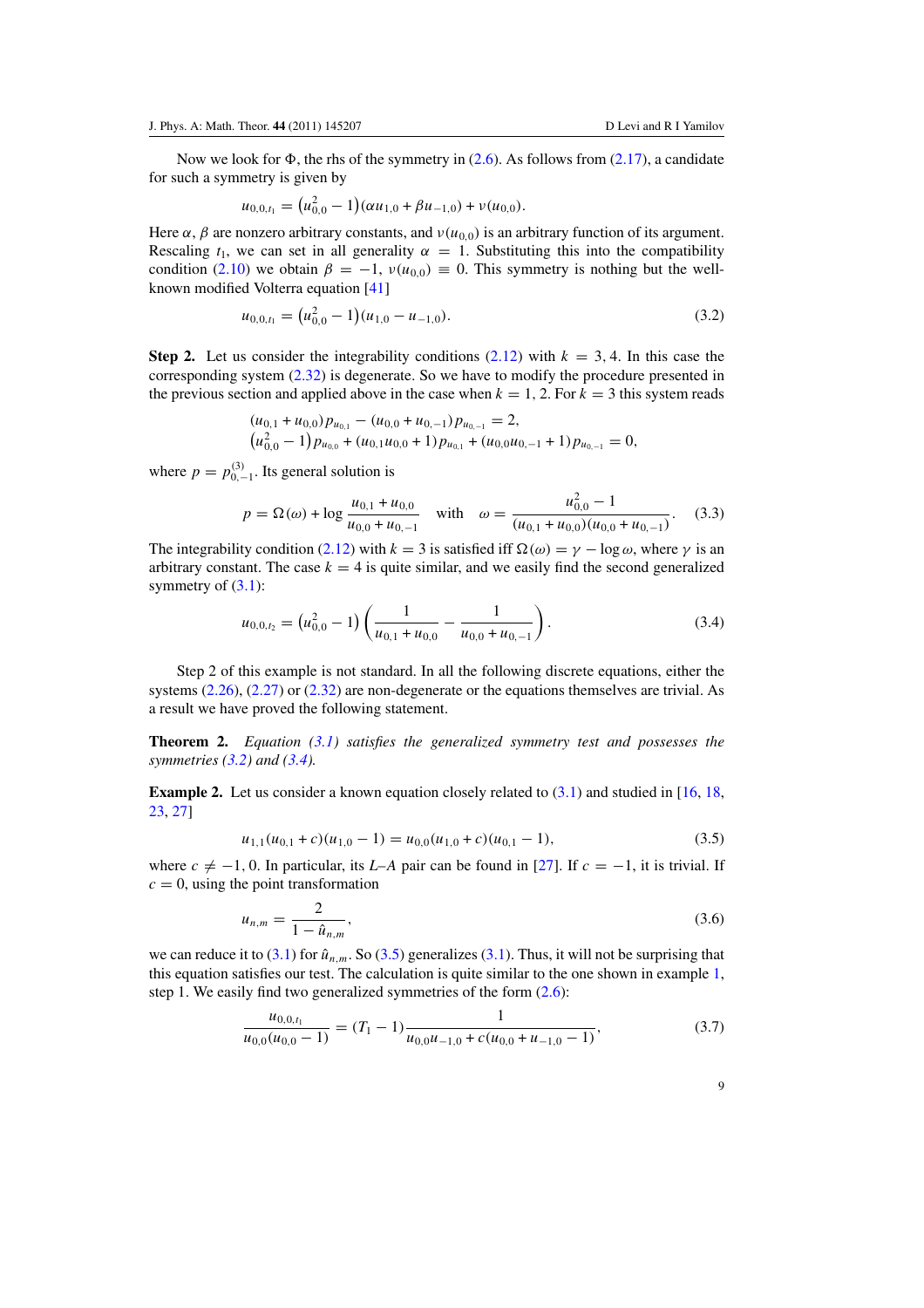$$
\frac{u_{0,0,t_2}}{u_{0,0}(u_{0,0}+c)} = (T_2-1)\frac{1}{u_{0,0}u_{0,-1} - (u_{0,0}+u_{0,-1}+c)}.\tag{3.8}
$$

<span id="page-10-0"></span>As a result we obtain

**Theorem 3.** *Equation [\(3.5\)](#page-9-0) satisfies the generalized symmetry test and possesses the symmetries [\(3.7\)](#page-9-0) and (3.8).*

**Example 3.** A further example is given by the equation

$$
u_{1,1}u_{0,0}(u_{1,0}-1)(u_{0,1}+1)+(u_{1,0}+1)(u_{0,1}-1)=0
$$
\n(3.9)

taken from [\[18](#page-21-0)]. It is an equation which possesses five non-autonomous conservation laws of the form

$$
(T_1 - 1)p_{n,m}(u_{n,m}, u_{n,m+1}) = (T_2 - 1)q_{n,m}(u_{n,m}, u_{n+1,m}),
$$
\n(3.10)

where  $p_{n,m}$ ,  $q_{n,m}$  depend explicitly on the discrete variables *n*, *m*. In [\[18\]](#page-21-0), the authors also calculated the algebraic entropy for  $(3.9)$  and demonstrated in this way that the equation should be integrable.

This example does not satisfy our test. The system  $(2.26)$ ,  $(2.27)$ , corresponding to the first of the integrability conditions [\(2.12\)](#page-4-0), is non-degenerate, and we find from it  $q_{0,0}^{(1)}$  in a unique way. However, this function does not satisfy condition [\(2.12\)](#page-4-0). The same is true for all four integrability conditions. This means that all four assumptions of theorem [1](#page-4-0) are not satisfied.

**Theorem 4.** *Equation (3.9) does not satisfy any of the four integrability conditions [\(2.12\)](#page-4-0)– [\(2.16\)](#page-5-0). This equation cannot have an autonomous nontrivial generalized symmetry of the form [\(2.2\)](#page-3-0).*

Equation (3.9) might have, however, a non-autonomous generalized symmetry. The extension of the method to non-autonomous generalized symmetries for partial difference equations is an open problem which is left for future work.

**Example 4.** Let us consider the equation

$$
(1 + u_{0,0}u_{1,0})(vu_{1,1} + u_{0,1}) = (1 + u_{0,1}u_{1,1})(vu_{0,0} + u_{1,0}),
$$
\n(3.11)

where the constant *ν* is such that  $v^2 \neq 1$ . When  $v = \pm 1$  the equations are trivial, as they are equivalent to  $(2.33)$ . Equation  $(3.11)$  has been obtained in [\[20\]](#page-21-0) by combining Miura-type transformations relating differential difference equations of the Volterra type. In [\[32\]](#page-21-0) Miuratype transformations have been found relating this equation to integrable equations of the form  $(2.1)$ . Equation  $(3.11)$  satisfies our test, and we find two generalized symmetries:

$$
u_{0,0,t_1} = \frac{(u_{0,0}^2 - v)(vu_{0,0}^2 - 1)}{u_{0,0}} \left(\frac{1}{u_{1,0}u_{0,0} + 1} - \frac{1}{u_{0,0}u_{-1,0} + 1}\right),
$$
 (3.12)

$$
u_{0,0,t_2} = \frac{(u_{0,0}^2 - v)(vu_{0,0}^2 - 1)}{u_{0,0}} \left( \frac{1}{u_{0,1}u_{0,0} - 1} - \frac{1}{u_{0,0}u_{0,-1} - 1} \right).
$$
 (3.13)

In the particular case  $v = 0$ ,  $(3.11)$  reduces to

$$
u_{1,1} - u_{0,0} = \frac{1}{u_{1,0}} - \frac{1}{u_{0,1}},
$$
\n(3.14)

and  $(3.12)$ ,  $(3.13)$  to its generalized symmetries. Equation  $(3.14)$ , up to point transformations, can be found in [\[8](#page-21-0), [17](#page-21-0), [18](#page-21-0)]. As a result of this example we can state the following theorem.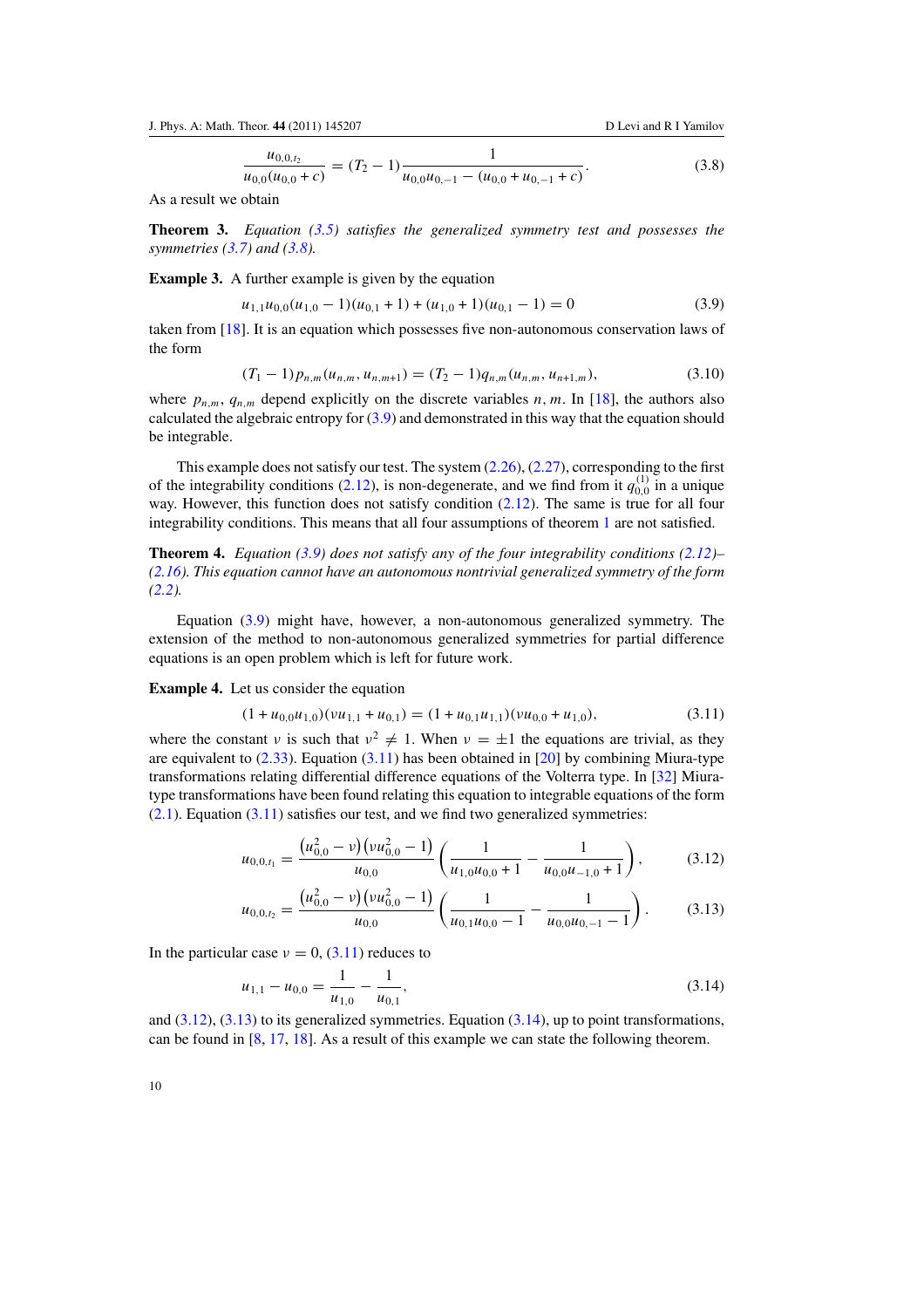<span id="page-11-0"></span>**Theorem 5.** *Equation [\(3.11\)](#page-10-0) satisfies the generalized symmetry test and possesses the symmetries [\(3.12\)](#page-10-0) and [\(3.13\)](#page-10-0).*

**Example 5.** A further interesting example is provided by the equation [\[12\]](#page-21-0)

$$
2(u_{0,0} + u_{1,1}) + u_{1,0} + u_{0,1} + \gamma (4u_{0,0}u_{1,1} + 2u_{1,0}u_{0,1} + 3(u_{0,0} + u_{1,1})(u_{1,0} + u_{0,1})) + (\xi_2 + \xi_4)u_{0,0}u_{1,1}(u_{1,0} + u_{0,1}) + (\xi_2 - \xi_4)u_{1,0}u_{0,1}(u_{0,0} + u_{1,1}) + \zeta u_{0,0}u_{1,1}u_{1,0}u_{0,1} = 0,
$$
\n(3.15)

where  $\gamma$ ,  $\xi_2$ ,  $\xi_4$  and  $\zeta$  are constant coefficients. This equation is obtained as a subclass of the most general multilinear dispersive equation on the square lattice,  $Q_{+}$ , whose linear part is a linear combination with arbitrary coefficients of  $u_{0,0} + u_{1,1}$  and  $u_{1,0} + u_{0,1}$ . Equation (3.15) is contained in the intersection of five of the six classes of equations belonging to  $Q_+$  which are reduced to an integrable nonlinear Schrödinger equation under a multiple scale reduction.

Using the transformation  $u_{n,m} = 1/(\hat{u}_{n,m} - \gamma)$  and redefining the original constants entered in  $(3.15)$ :

$$
\alpha = \xi_2 + \xi_4 - 5\gamma^2, \qquad \beta = \xi_2 - \xi_4 - 4\gamma^2, \qquad \delta = \zeta + 12\gamma^3 - 4\gamma\xi_2,
$$

we obtain for  $\hat{u}_{n,m}$  a simpler equation depending on just three free parameters:

$$
(\hat{u}_{0,0}\hat{u}_{1,1} + \alpha)(\hat{u}_{1,0} + \hat{u}_{0,1}) + (2\hat{u}_{1,0}\hat{u}_{0,1} + \beta)(\hat{u}_{0,0} + \hat{u}_{1,1}) + \delta = 0.
$$
 (3.16)

If the three parameters are null,  $(3.16)$  is a linear equation in  $\tilde{u}_{0,0} = 1/\hat{u}_{0,0}$ , and thus trivially integrable.

For  $(3.16)$  the test is more complicate, as the system  $(2.26)$ ,  $(2.27)$  depends on the additional variables  $\hat{u}_{0,1}$ ,  $\hat{u}_{0,-1}$ . It is written as a polynomial system and setting to zero the coefficients of the different powers of  $\hat{u}_{0,1}$  and  $\hat{u}_{0,-1}$ , we obtain a simpler system of equations for  $q_{-1,0}^{(k)}$ . The same is also true in the case of system [\(2.32\)](#page-7-0).

Equation (3.16) is a simple classification problem, as it depends on three arbitrary constants, and we search for all integrable cases, if any, contained in it. By looking at its generalized symmetries we find two integrable non-linearizable cases:

- (1)  $\alpha = 2\beta \neq 0$  and  $\delta = 0$ , i.e.  $\xi_2 = 3\xi_4 + 3\gamma^2$ ,  $\zeta = 12\gamma \xi_4$ ;
- (2)  $\beta = 2\alpha \neq 0$  and  $\delta = 0$ , i.e.  $\xi_2 = 6\gamma^2 3\xi_4$ ,  $\zeta = 12\gamma(\gamma^2 \xi_4)$ .

In case 1, using the transformation  $\hat{u}_{n,m} = u_{n,m}(-1)^m \beta^{1/2}$ , we obtain [\(3.11\)](#page-10-0) with  $\nu = 1/2$ . In case 2 we can always choose  $\alpha = 1$  and the equation reads

$$
(u_{0,0}u_{1,1} + 1)(u_{1,0} + u_{0,1}) + 2(u_{1,0}u_{0,1} + 1)(u_{0,0} + u_{1,1}) = 0.
$$
 (3.17)

By applying the procedure presented in the previous section we find the symmetries

$$
u_{0,0,t_1} = (u_{0,0}^2 - 1) \frac{u_{1,0} - u_{-1,0}}{u_{1,0}u_{-1,0} - 1}, \qquad u_{0,0,t_2} = (u_{0,0}^2 - 1) \frac{u_{0,1} - u_{0,-1}}{u_{0,1}u_{0,-1} - 1}.
$$
 (3.18)

This last example (3.17) seems to be a new integrable model. More comments on this will be presented in section [4.](#page-15-0) This result can be formulated as the following theorem.

**Theorem 6.** *There are two nontrivial cases when (3.16) satisfies the generalized symmetry test. The first one is given by the relations*  $\alpha = 2\beta \neq 0$ ,  $\delta = 0$ , and the equation is transformed *into [\(3.11\)](#page-10-0). In the second case, an equation can be written as (3.17) which possesses the symmetries (3.18).*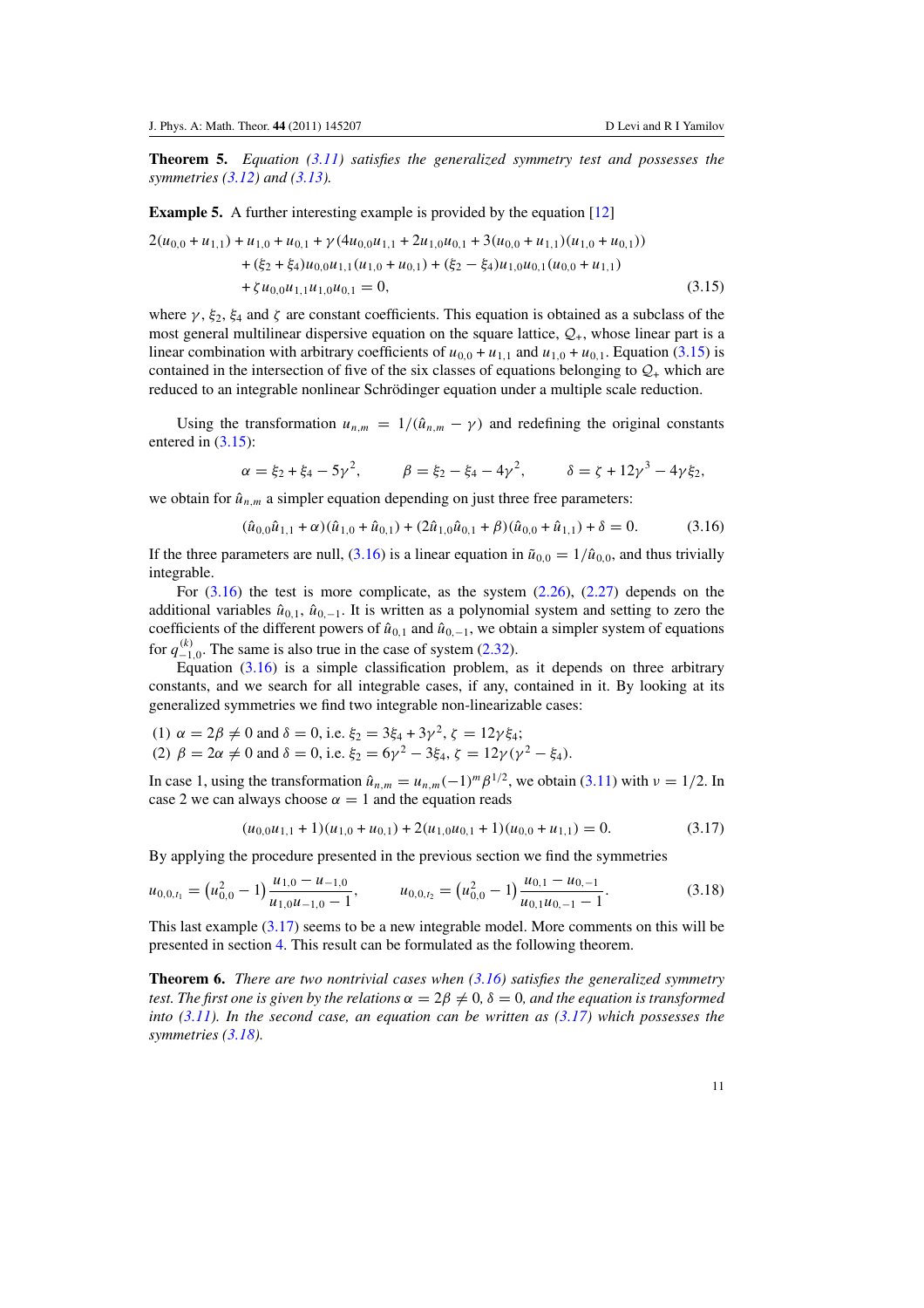<span id="page-12-0"></span>**Example 6.** This example is also an equation with arbitrary constant coefficients, obtained by Hietarinta and Viallet [\[15\]](#page-21-0) as an equation with good factorization properties and considered to be an equation worth further study:

$$
(u_{0,0} - u_{0,1})(u_{1,0} - u_{1,1}) + (u_{0,0} - u_{1,1})r_4 + (u_{0,1} - u_{1,0})r_3 + r = 0.
$$
\n(3.19)

The authors claim that  $(3.19)$  is integrable for all values of the coefficients, as it has a quadratic growth of the iterations in the calculation of its algebraic entropy.

Here we see that if  $r_4 = r_3 = r = 0$ , the equation is trivial. So we consider only those cases when the triple of parameters  $r_4$ ,  $r_3$  and  $r$  is different from zero.

Let  $r_4 + r_3 = v = 0$  in (3.19). We apply an *n*, *m*-dependent point transformation  $u_{n,m} = \hat{u}_{n,m} + (n+m)r_4$  and obtain for  $\hat{u}_{n,m}$  the equation

$$
(u_{0,0} - u_{0,1})(u_{1,0} - u_{1,1}) + r - r_4^2 = 0
$$

of Klein type, more precisely a particular case of the  $Q_V$  equation. However, it is obviously trivial whenever  $r = r_4^2$ . If  $r \neq r_4^2$ , we can rewrite it as

$$
(T_1+1)\big[\log(u_{0,0}-u_{0,1})-\tfrac{1}{2}\log(r_4^2-r)\big]=0,
$$

i.e. the equation is trivial in this case too.

The other possible case is when  $r_4 + r_3 = v \neq 0$ . By the transformation  $u_{n,m} = v \hat{u}_{n,m}$  we obtain the following two-parameter equation:

$$
(u_{0,0} - u_{0,1} + a)(u_{1,0} - u_{1,1} + a) + u_{0,1} - u_{1,0} + b = 0,
$$
\n(3.20)

where

$$
r_4 = av
$$
,  $r_3 = (1 - a)v$ ,  $r = (b + a^2)v^2$ .

This equation has two generalized symmetries which we can construct using our procedure

$$
u_{0,0,t_1} = (u_{1,0} - u_{0,0} - a - b)(u_{0,0} - u_{-1,0} - a - b),
$$
\n(3.2)

$$
u_{0,0,t_2} = \frac{(1 - y_{0,0})(1 - y_{0,-1})}{y_{0,0} + y_{0,-1}} + 1, \quad y_{n,m} = 2(u_{n,m+1} - u_{n,m}) - 2a + 1,\tag{3.22}
$$

showing its integrability. This result can be formulated as

**Theorem 7.** *In the case*  $r_4 + r_3 = 0$ , (3.19) is equivalent to a trivial equation. In the case  $r_4 + r_3 \neq 0$ , it can be rewritten in the form (3.20). Equation (3.20) satisfies the generalized *symmetry test and possesses the symmetries (3.21) and (3.22).*

**Example 7.** The next example is also taken from [\[15\]](#page-21-0):

 $u_{0,0}u_{0,1}c_5 + u_{1,0}u_{1,1}c_6 + u_{0,0}u_{1,0}c_1 + u_{0,1}u_{1,1}c_3 + (u_{0,0}u_{1,1} + u_{1,0}u_{0,1})c_2 = 0.$  (3.23)

This equation is proven to be integrable for all values of constants *ci* by checking its algebraic entropy. Also in this case we have a kind of classification problem once we exclude, up to some simple transformations, all Klein type and trivial subequations.

Let us observe at first that if  $c_5 = c_6$  and  $c_1 = c_3$ , (3.23) is of Klein type, and if moreover  $c_1 = c_5 = 0$ , it is trivial. We can construct some point transformations which leave (3.23) invariant, but transform the coefficients among themselves. By the transformation

$$
u_{n,m} = \hat{u}_{m,n},\tag{3.24}
$$

 $c_5 \leftrightarrow c_1, c_6 \leftrightarrow c_3$ , and by the transformation

$$
u_{n,m} = 1/\hat{u}_{n,m},
$$
\n(3.25)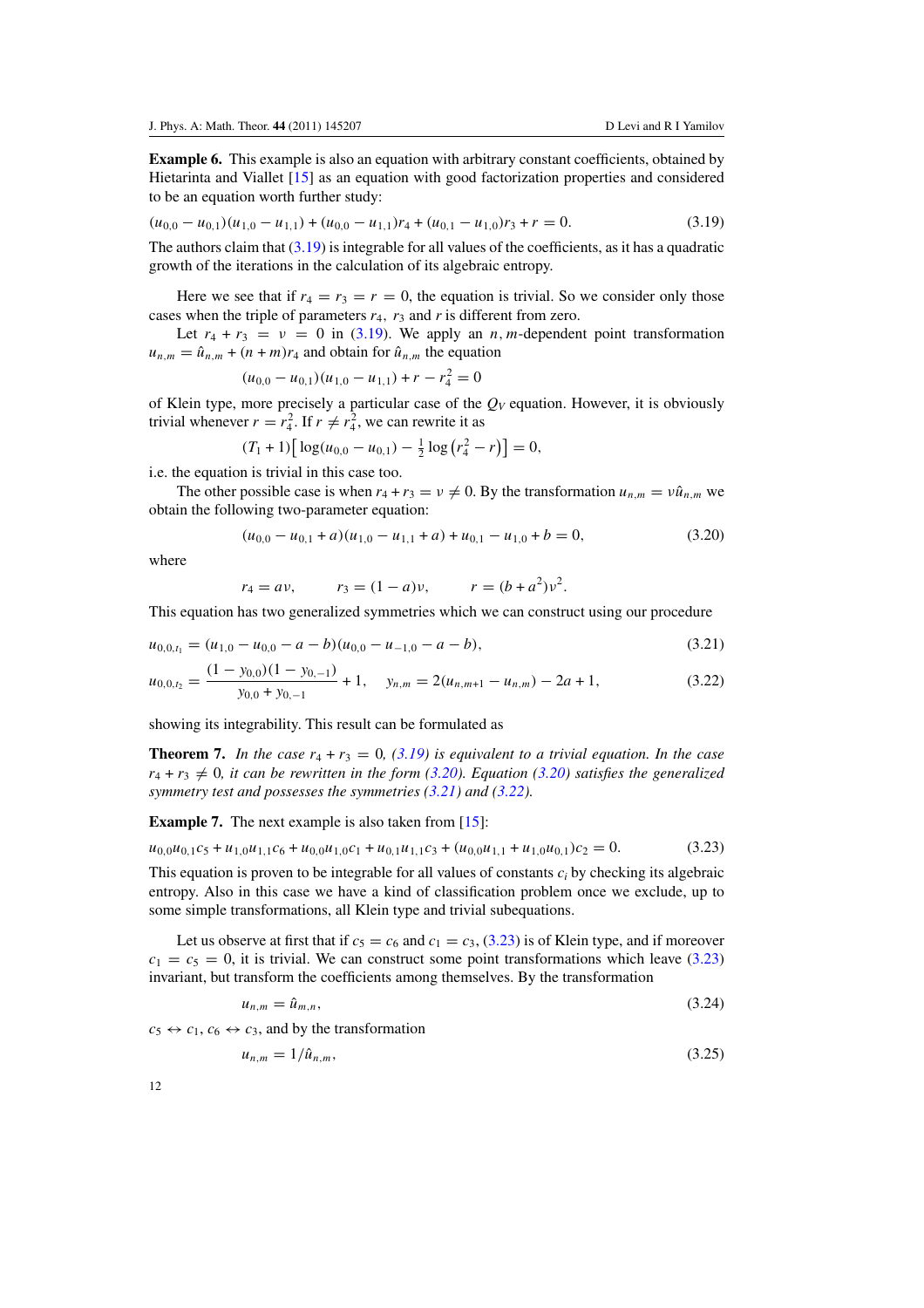<span id="page-13-0"></span> $c_5 \leftrightarrow c_6, c_1 \leftrightarrow c_3$ . In both cases  $c_2$  remains unchanged. Moreover, the *n, m* dependent transformation

$$
u_{n,m} = \hat{u}_{n,m} \kappa_1^n \kappa_2^m, \qquad \kappa_i \neq 0, \ i = 1, 2,
$$
\n(3.26)

leaves the equation invariant with the following transformation of the coefficients:

$$
\hat{c}_5 = c_5/\kappa_1
$$
,  $\hat{c}_6 = c_6\kappa_1$ ,  $\hat{c}_1 = c_1/\kappa_2$ ,  $\hat{c}_3 = c_3\kappa_2$ ,  $\hat{c}_2 = c_2$ .

So if at least one of the coefficients  $c_i$  ( $i \neq 2$ ) is different from zero, using the transformations [\(3.24\)](#page-12-0) and [\(3.25\)](#page-12-0), we can make  $c_5 \neq 0$ . Let us assume that also  $c_6 \neq 0$ . If either  $c_1$  or  $c_3$  is equal to zero then, using the transformations  $(3.24)$  and  $(3.25)$ , we can make  $c_6 = 0$ . If both  $c_1$  and  $c_3$  are either zero or different from zero, using the transformation (3.26), we can make  $c_1 = c_3$  and  $c_5 = c_6$ , i.e. we obtain a Klein-type equation. So the only possible remaining case is when  $c_5 \neq 0$ ,  $c_6 = 0$  and without loss of generality we can set

$$
c_5 = 1, \qquad c_6 = 0. \tag{3.27}
$$

The non-degeneracy conditions [\(2.3\)](#page-3-0) give two restrictions  $c_2 \neq 0$  or  $c_2 = 0$ ,  $c_1c_3 \neq 0$ . In these two cases, the equation can be nontrivially rewritten in the form of  $(2.4)$ . If  $c_2 \neq 0$  and  $c_1 = c_3 = 0$ , [\(3.23\)](#page-12-0) is trivial, as it is equivalent to

$$
(T_2 + 1)\left(c_2 \frac{u_{1,0}}{u_{0,0}} + \frac{1}{2}\right) = 0.
$$

So at the end we get two admissible cases:

$$
c_2 = 0: \t c_1 c_3 \neq 0,\t(3.28)
$$

$$
c_2 \neq 0: \t c_1 \text{ or } c_3 \neq 0. \t (3.29)
$$

Any equation [\(3.23\)](#page-12-0), (3.27) satisfying conditions (3.28), (3.29) possesses two generalized symmetries. The first symmetry depends on the number  $c_1c_3 - c_2^2$ . If

$$
c_1c_3 - c_2^2 \neq 0,\tag{3.30}
$$

the condition  $(3.28)$  is satisfied automatically. The symmetry reads

$$
u_{0,0,t_1} = (u_{1,0} - cu_{0,0}) \left( \frac{u_{0,0}}{u_{-1,0}} - c \right), \qquad c = \frac{c_2}{c_1 c_3 - c_2^2}.
$$
 (3.31)

In the case when  $c_1c_3 = c_2^2$ , as  $c_2 \neq 0$  due to condition (3.28), condition (3.29) is satisfied automatically. In this case

$$
c_1c_3 = c_2^2 \neq 0 \tag{3.32}
$$

and the symmetry reads

$$
u_{0,0,t_1} = u_{1,0} + \frac{u_{0,0}^2}{u_{-1,0}}.\t\t(3.33)
$$

The form of the second symmetry depends on the number  $c_1c_3$ . If

$$
c_1c_3 \neq 0,\tag{3.34}
$$

then both non-degeneracy conditions are satisfied, and we have the symmetry

$$
u_{0,0,t_2} = \frac{c_2 c_3 c_1 (u_{0,1} u_{0,-1} + u_{0,0}^2) + \frac{1}{2} (c_2^2 + c_3 c_1) u_{0,0} (u_{0,1} c_3 + u_{0,-1} c_1)}{u_{0,1} c_3 - u_{0,-1} c_1}.
$$
(3.35)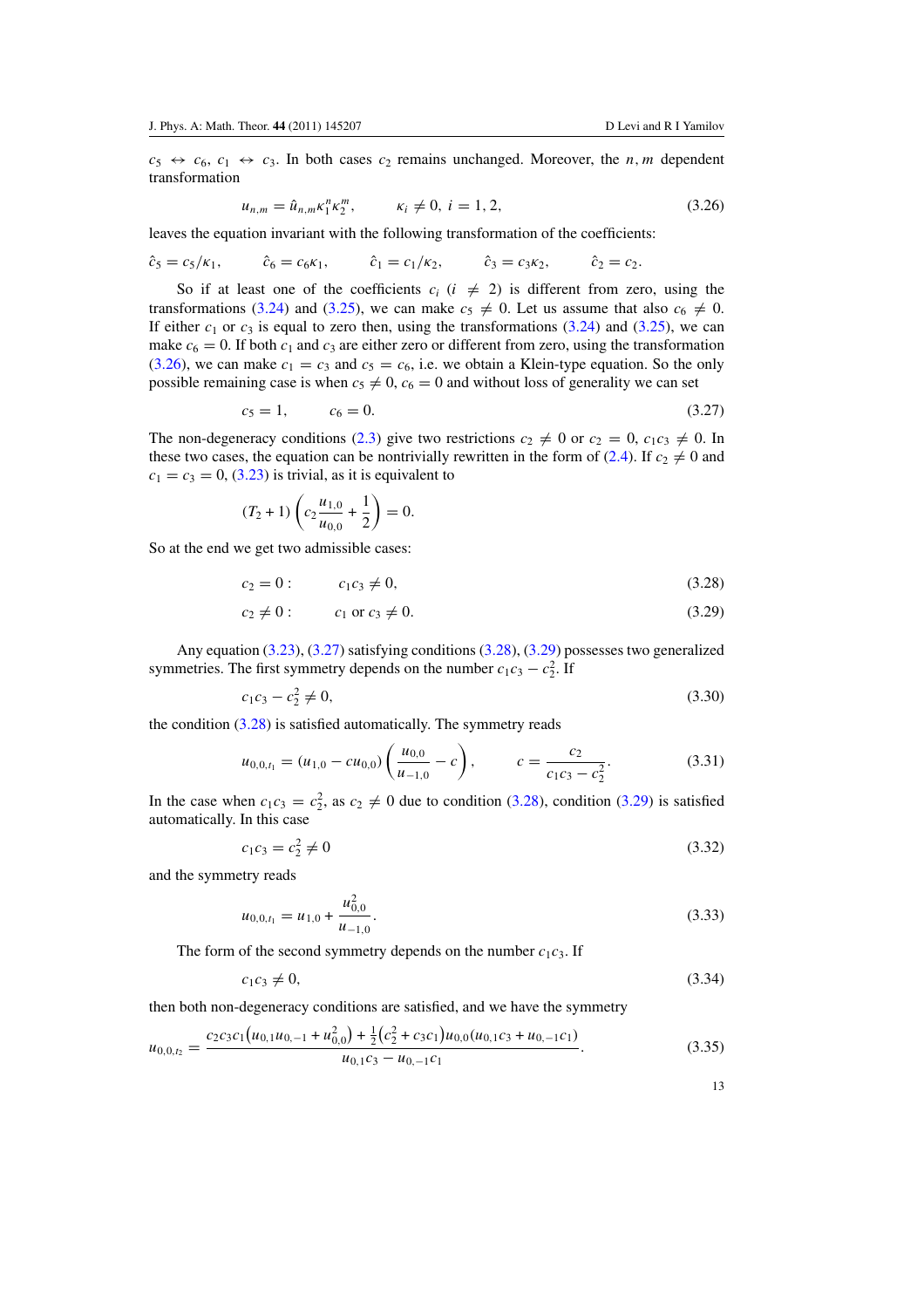<span id="page-14-0"></span>If  $c_1c_3 = 0$ , then we cannot have  $c_2 = 0$  due to condition [\(3.28\)](#page-13-0). So  $c_2 \neq 0$ , and we use condition [\(3.29\)](#page-13-0). We have here two cases for which both non-degeneracy conditions are satisfied. First of them is

$$
c_3 = 0, \qquad c_1 c_2 \neq 0,\tag{3.36}
$$

and the corresponding symmetry has the form

$$
u_{0,0,t_2} = \left(u_{0,1} + u_{0,0}\frac{c_1}{c_2}\right)\left(\frac{u_{0,0}}{u_{0,-1}} + \frac{c_1}{c_2}\right). \tag{3.37}
$$

The second case is

$$
c_1 = 0, \qquad c_2 c_3 \neq 0,\tag{3.38}
$$

and the symmetry reads

$$
u_{0,0,t_2} = \left(\frac{u_{0,0}}{u_{0,1}} + \frac{c_3}{c_2}\right) \left(u_{0,-1} + u_{0,0}\frac{c_3}{c_2}\right).
$$
 (3.39)

**Theorem 8.** *For [\(3.23\)](#page-12-0) we have the following.*

- *(1) If it is not equivalent to a Klein-type equation, then it can be rewritten in the form [\(3.27\)](#page-13-0) using transformations [\(3.24\)](#page-12-0) and [\(3.25\)](#page-12-0).*
- *(2) Nontrivial equations [\(3.23\)](#page-12-0) and [\(3.27\)](#page-13-0) must satisfy conditions [\(3.28\)](#page-13-0) and [\(3.29\)](#page-13-0).*
- *(3) Equations [\(3.23\)](#page-12-0) and [\(3.27\)](#page-13-0) with the restrictions [\(3.28\)](#page-13-0) and [\(3.29\)](#page-13-0) satisfy the generalized symmetry test for any values of*  $c_1$ *,*  $c_2$ *,*  $c_3$ *.*
- *(4) The first symmetry of this equation is of the form [\(3.31\)](#page-13-0) in case [\(3.30\)](#page-13-0) and of the form [\(3.33\)](#page-13-0) in case [\(3.32\)](#page-13-0);*
- *(5) The second symmetry is of the form [\(3.35\)](#page-13-0) in case [\(3.34\)](#page-13-0), of the form (3.37) in case (3.36) and of the form (3.39) in case (3.38).*

The resulting equations  $(3.23)$  and  $(3.27)$  satisfying conditions  $(3.28)$  and  $(3.29)$  will be written down in a simpler explicit form in section [4.](#page-15-0) One of these equations, in a slightly different form, can be found in [\[33](#page-21-0)], where its *L*–*A* pair is given. There it is stated that hierarchies of generalized symmetries and conservation laws exist.

**Example 8.** The last example is taken from an article by Adler, Bobenko and Suris [\[2](#page-20-0)], where an extended definition of 3D-consistency is discussed and the so-called deformations of *H* equations are presented. As an example, let us consider here one of them, namely,

$$
(u_{0,0} - u_{1,1})(u_{1,0} - u_{0,1}) = (\alpha - \beta)(1 - \epsilon u_{1,0}u_{0,1}),
$$
\n(3.40)

where  $\alpha \neq \beta$  and  $\epsilon$  are constants. Equation (3.40) is a generalization of the well-known discrete potential KdV or  $H_1$  equation which is reobtained when  $\epsilon = 0$ .

Let us use the integrability condition  $(2.12)$  with  $k = 1$  and obtain the system  $(2.26)$ , [\(2.27\)](#page-6-0). The first equation of this system depends on the additional variable  $u_{0,1}$ . We rewrite the equation in polynomial form and obtain a fourth degree polynomial in  $u_{0,1}$ . The coefficients of this polynomial provide us with five more equations for  $q_{-1,0}^{(1)}$ . Using these equations, we easily obtain as an integrability condition that  $\epsilon = 0$ . The other integrability conditions are similar, and none of them is satisfied if  $\epsilon \neq 0$ .

**Theorem 9.** *Equation (3.40) with*  $\epsilon \neq 0$  *satisfies none of the four integrability conditions [\(2.12\)](#page-4-0)–[\(2.16\)](#page-5-0). This equation cannot have an autonomous nontrivial generalized symmetry of the form [\(2.2\)](#page-3-0).*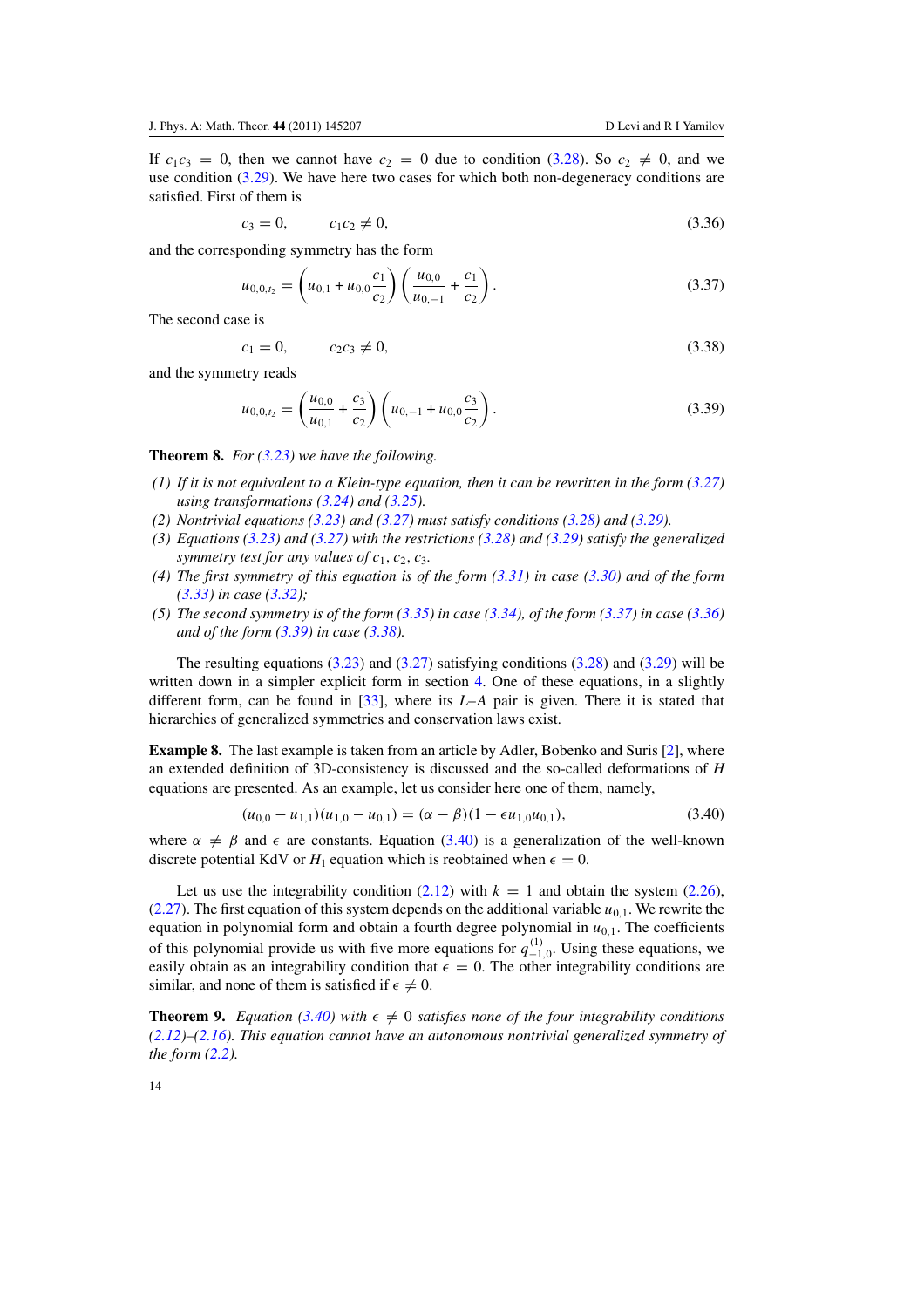<span id="page-15-0"></span>The result is not surprising, as [\(3.40\)](#page-14-0) is 3D-consistent on the so-called black-white lattice. This means that to check 3D-consistency we have to use [\(3.40\)](#page-14-0) together with another equation, i.e. [\(3.40\)](#page-14-0) is conditionally 3D-consistent. Generalized symmetries might exist in a similar indirect sense when we consider the complete 3D-consistent system. The following *n, m*dependent equation

$$
(u_{n,m} - u_{n+1,m+1})(u_{n+1,m} - u_{n,m+1}) - (\alpha - \beta) + \epsilon(\alpha - \beta) \left( \frac{1 + (-1)^{n+m}}{2} u_{n+1,m} u_{n,m+1} + \frac{1 - (-1)^{n+m}}{2} u_{n,m} u_{n+1,m+1} \right) = 0
$$
\n(3.41)

is obtained in [\[38\]](#page-22-0) instead of  $(3.40)$ . Equation  $(3.40)$  is obtained when  $n+m$  is even, while if *n*+*m* is odd we have a different equation. An *n, m*-dependent *L*–*A* pair and *n, m*-dependent generalized symmetries have been constructed in [\[38](#page-22-0)] for (3.41). Such *n, m*-dependent generalized symmetries could be possibly constructed, starting from its *L*–*A* pair.

#### **4. General picture**

We have applied our test to a number of discrete equations on the square lattice and have constructed generalized symmetries for some of them. Such equations have automatically a few simple conservation laws. Here we collect together all these equations satisfying the test in order to discuss and compare them.

Discrete-differential equations of the Volterra type

$$
u_{k,t} = \phi(u_{k+1}, u_k, u_{k-1})
$$
\n(4.1)

play an important role in this discussion. The main representative of this class is the wellknown Volterra equation. A complete list of integrable equations of the Volterra type has been obtained using the generalized symmetry method in [\[39](#page-22-0)], see the review [\[41](#page-22-0)] for details. As  $(4.1)$  are autonomous, they will be written down below at  $k = 0$ .

The most interesting example of an equation of the class  $(4.1)$ , apart from the Volterra equation, is the equation

$$
\dot{u}_0 = \frac{r}{u_1 - u_{-1}} - \frac{1}{2} \frac{\partial r}{\partial u_1},\tag{4.2}
$$

where  $r = r(u_1, u_0)$  is an arbitrary bi-quadratic and symmetric polynomial in its two arguments with six constant coefficients. This is an integrable discretization found by Yamilov in [\[39\]](#page-22-0), from now on abbreviated as the YdKN equation, of the well-known Krichever–Novikov equation. Two different representations of  $(4.2)$  can be found in [\[39\]](#page-22-0) and [\[41](#page-22-0)]. The generic YdKN equation (i.e. its main, non-degenerate component) can be obtained as the continuous limit of the  $O_4$  equation [\[5](#page-20-0)]. This limit preserves the 3D-consistency condition and thus the YdKN equation is a symmetry of the  $Q_4$ .<sup>3</sup>

It has been observed in [\[19](#page-21-0)] that generalized symmetries [\(2.6\)](#page-3-0) of any equation of the ABS list are of the form  $(4.2)$ , i.e. they are subcases of the YdKN equation. In [\[19](#page-21-0)], it has been explained that equations of the ABS list can be interpreted as auto-Bäcklund transformations of their symmetries, i.e. of YdKN-type equations. Moreover particular cases of the generalized symmetries of the YdKN equation are generalized symmetries of the equations of the ABS list.

All generalized symmetries mentioned in the previous section can be identified, up to point transformations  $u_{n,m} = \omega(\hat{u}_{n,m})$ , with an equation of the complete list of integrable

 $3$  Communication of the referee.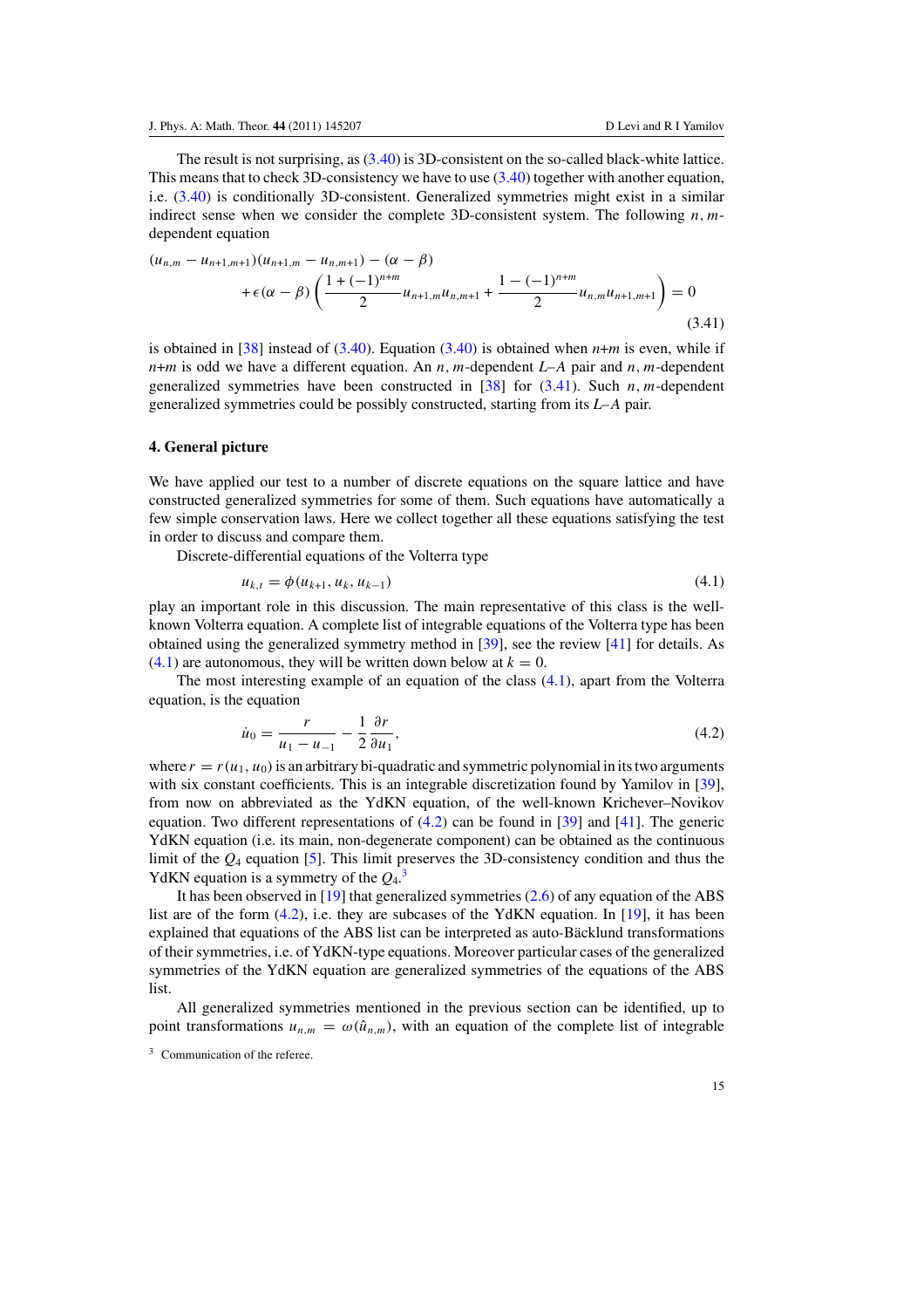equations of the Volterra type  $(4.1)$ , presented in [\[41\]](#page-22-0). Following [\[19\]](#page-21-0), we are going to use here this relation between Volterra-type equations and discrete equations on the square lattice. Let us present here some of the reasons why it is convenient to use this connection.

- (1) One can always interpret, as has been done in [\[19\]](#page-21-0), discrete equations on the square satisfying our test as Bäcklund transformations for their symmetries. Bäcklund transformations of integrable equations are integrable equations too, as they are characterized by a Lax pair as the nonlinear equations themselves.
- (2) If we know the hierarchy of generalized symmetries for a Volterra-type equation, we automatically obtain the hierarchy of generalized symmetries for its Bäcklund transformation.
- (3) Classification of integrable Volterra-type equations up to Miura-type transformations can be found in [\[41\]](#page-22-0). This suggests the Miura-type transformations relating different discrete equations on the square lattice.
- (4) Is is not so easy to check whether two discrete equations are different up to Mobius ¨ transformations. A relatively easy way to do it is by comparing their symmetries<sup>4</sup>, i.e. equations [\(4.1\)](#page-15-0), as generalized symmetries for these equations have been constructed in a unique way up to point symmetries. We can even do that for  $n, m$ -dependent Möbius transformations.

In  $[37]$ , it is shown that generalized symmetries  $(2.6)$  for Klein-type equations are always given by particular cases of the YdKN equation. The two symmetries may be different, but both are particular cases of the YdKN equation. As a result we have the following picture:

YdKN equation: Klein-type equations  $\equiv Q_V$  equation  $\supset$  ABS list,

i.e. Klein-type equations are auto-Bäcklund transformations for particular cases of the YdKN equation. The Klein-type equations are essentially equivalent to the  $Q_V$  equation, see the appendix, which includes in its turn the ABS list [\[37\]](#page-22-0). This picture is true only in the autonomous case. In general, the ABS equations may be lattice dependent and are not included in  $Q_V$ . Moreover, generically  $Q_V$  is just equivalent to  $Q_4$  up to a Möbius transformation<sup>5</sup>.  $Q_4$ , due to its special parametrization of the coefficients, possesses a Lax pair characterized by copies of the Lax operator while this is not the case for  $Q_V$ . The ABS list includes a number of wellknown nonlinear partial difference equations, see a review in [\[1\]](#page-20-0). A hierarchy of generalized symmetries for the YdKN equation has been constructed, using a master symmetry [\[3\]](#page-20-0), see also a detailed discussion in [\[19](#page-21-0)]. In this way we obtain generalized symmetries for all Kleintype equations. An alternative way for constructing symmetries for Klein-type equations can be found in [\[37](#page-22-0)]. Many subcases of the YdKN equation can be transformed, using Miura-type transformations, into the Volterra or Toda lattice equations [\[41](#page-22-0)].

Let us write down in table [1](#page-17-0) the nontrivial non-Klein-type equations satisfying the test, together with their generalized symmetries. We present those equations in a simpler or slightly different form convenient for this section.

Equation (T[1](#page-17-0)) of table 1 is nothing but [\(3.5\)](#page-9-0) of example [2](#page-9-0) with its symmetries. If  $c = -1$ , it is degenerate. If  $c = 0$ , the transformation  $(3.6)$  gives  $(3.1)$  with both its symmetries, as is explained in example [2.](#page-9-0)

Equation (T2) of table [1](#page-17-0) is obtained from [\(3.11\)](#page-10-0) of example [4.](#page-10-0) If in (3.11) we set  $v = 0$ , then we have [\(3.14\)](#page-10-0). By the lattice-dependent point transformation  $u_{n,m} = i \frac{\hat{u}_{n,m-1}}{\hat{u}_{n,m+1}} (-1)^m$  we transform [\(3.11\)](#page-10-0) into (T2) by defining  $\kappa = 2\frac{1-\nu}{1+\nu}$ . In order to obtain its symmetries, we rescale *t*<sub>1</sub> and *t*<sub>2</sub>. The case when  $\kappa = 0$  is trivial is in the sense of [\(2.33\)](#page-8-0). If  $\kappa = -2$ , the transformation

<sup>&</sup>lt;sup>4</sup> An alternative way to compare discrete equations is by the use of the invariants of Möbius transformations [[2\]](#page-20-0).

<sup>5</sup> Communication of the referee.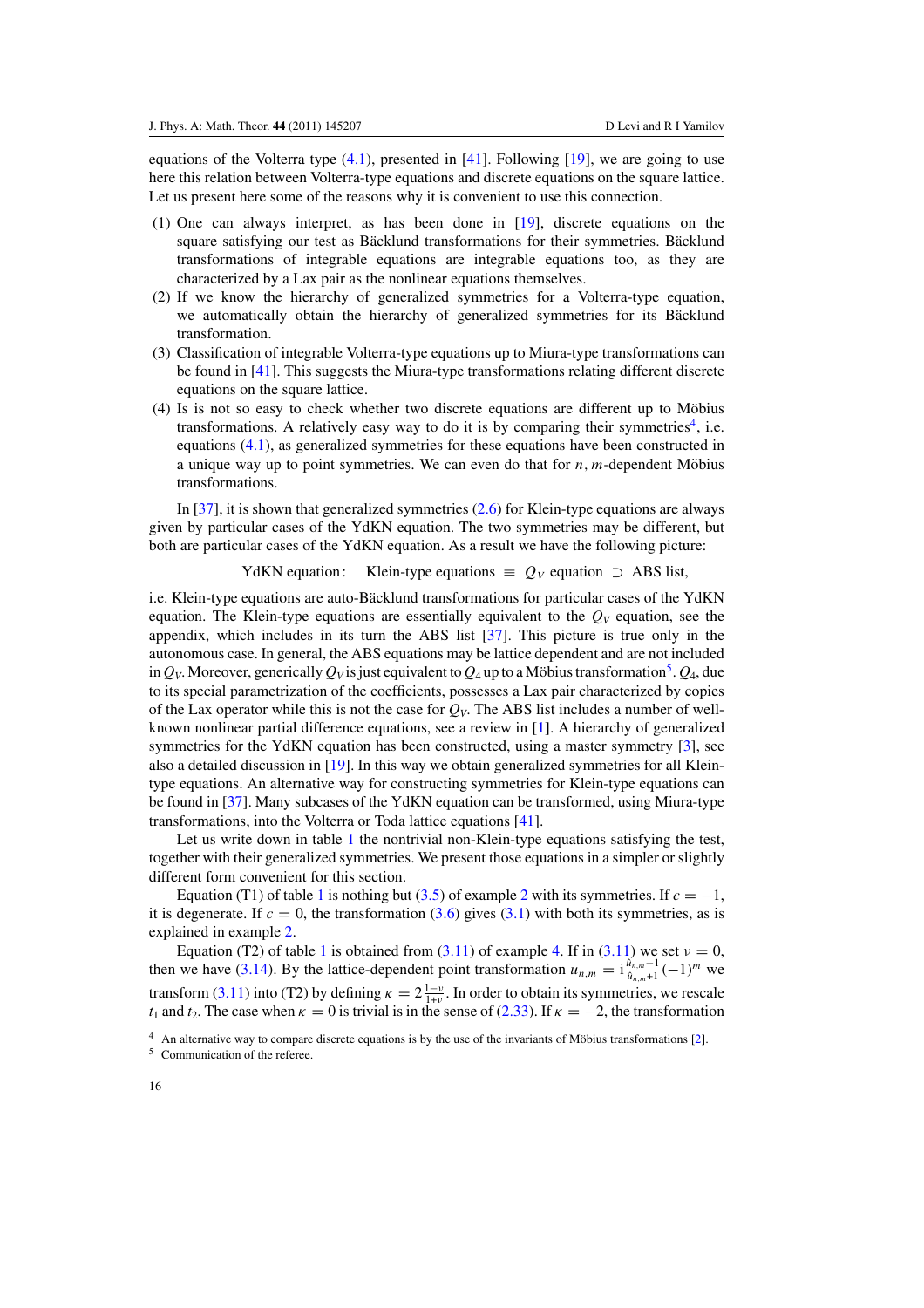| <b>Table 1.</b> The nontrivial non-Klein-type partial difference equations analyzed in section 3 and their |
|------------------------------------------------------------------------------------------------------------|
| generalized symmetries written in the form $(2.6)$ . In the last column we give the number of an           |
| example from section 3 where the corresponding equation is considered.                                     |
|                                                                                                            |

<span id="page-17-0"></span>

| Equation       | Difference equations                                                                            | $\Phi(u_{1,0}, u_{0,0}, u_{-1,0})$                                                                                                                                                  | Example<br>No. |
|----------------|-------------------------------------------------------------------------------------------------|-------------------------------------------------------------------------------------------------------------------------------------------------------------------------------------|----------------|
| no             |                                                                                                 | $\Psi(u_{0.1}, u_{0.0}, u_{0,-1})$                                                                                                                                                  |                |
| T1             | $u_{1,1}(u_{0,1}+c)(u_{1,0}-1)=$<br>$u_{0.0}(u_{1.0}+c)(u_{0.1}-1)$                             | $u_{0,0}(u_{0,0}-1)$<br>$u_{0.0}(u_{0.0}-1)$<br>$\frac{u_{0,0}(u_{0,0}-1)}{u_{1,0}u_{0,0}+c(u_{1,0}+u_{0,0}-1)} - \frac{u_{0,0}(u_{0,0}-1)}{u_{0,0}u_{-1,0}+c(u_{0,0}+u_{-1,0}-1)}$ | $\overline{2}$ |
|                | $c \neq -1$                                                                                     | $\frac{u_{0,0}(u_{0,0}+c)}{u_{0,1}u_{0,0}-(u_{0,1}+u_{0,0}+c)} - \frac{u_{0,0}(u_{0,0}+c)}{u_{0,0}u_{0,-1}-(u_{0,0}+u_{0,-1}+c)}$                                                   |                |
| T2             | $(u_{0,0}u_{1,1}-1)(u_{1,0}+u_{0,1}-\kappa)=$<br>$(1 - u_{10}u_{01})(u_{00} + u_{11} + \kappa)$ | $(u_{0,0}^4 + (2 - \kappa^2)u_{0,0}^2 + 1) \left( \frac{1}{u_{1,0} + u_{0,0}} - \frac{1}{u_{0,0} + u_{-1,0}} \right)$                                                               | $\overline{4}$ |
|                | $\kappa \neq 0$                                                                                 | $(u_{0,0}^4 + (2 - \kappa^2)u_{0,0}^2 + 1) \left( \frac{1}{u_{0,1} + u_{0,0}} - \frac{1}{u_{0,0} + u_{0,-1}} \right)$                                                               |                |
| T <sub>3</sub> | $3(u_{0.0}u_{1.1}u_{1.0}u_{0.1} - 1) +$                                                         | $2u_{0,0} \frac{u_{1,0}-u_{-1,0}}{u_{1,0}+u_{-1,0}}$                                                                                                                                | 5              |
|                | $u_{0.0}u_{1.1} - u_{1.0}u_{0.1} = 0$                                                           | $2u_{0,0} \frac{u_{0,1}-u_{0,-1}}{u_{0,1}+u_{0,-1}}$                                                                                                                                |                |
| T <sub>4</sub> | $(u_{0,0} - u_{0,1} + 1/2)(u_{1,0} -$                                                           | $(u_{1,0} - u_{0,0} - 1/2)(u_{0,0} - u_{-1,0} - 1/2)$                                                                                                                               | 6              |
|                | $u_{1,1} + 1/2$ + $u_{0,1} - u_{1,0} = 0$                                                       | $\frac{(u_{0,1}-u_{0,0})(u_{0,0}-u_{0,-1})+1/4}{u_{0,1}-u_{0,-1}}$                                                                                                                  |                |
| T5             | $u_{0.0}(u_{1.0}+u_{0.1}+$                                                                      | $(u_{1,0}+u_{0,0})\left(\frac{u_{0,0}}{u_{1,0}}+1\right)$                                                                                                                           | 7              |
|                | $u_{1,1}$ ) + $u_{1,0}u_{0,1} = 0$                                                              | $(u_{0,1}+u_{0,0})\left(\frac{u_{0,0}}{u_{0,1}}+1\right)$                                                                                                                           |                |
| T <sub>6</sub> | $(u_{1,1} - u_{1,0})(u_{0,1} - u_{0,0}) +$                                                      | $u_{1,0} + \frac{u_{0,0}^2}{u_{0,0}}$                                                                                                                                               | 7              |
|                | $u_{0,1}u_{0,0}=0$                                                                              | $\frac{(u_{0,1}-u_{0,0})(u_{0,0}-u_{0,-1})}{}$<br>$\frac{u_0}{u_0}$ 1 – $u_0$ – 1                                                                                                   |                |
| T7             | $u_{0,1}u_{1,1}+u_{0,0}(u_{1,0}+u_{0,1})+$<br>$(u_{0,0}u_{1,1}+u_{1,0}u_{0,1})c_2=0$            | $\left(u_{1,0}+u_{0,0}\frac{c_2}{c_1^2-1}\right)\left(\frac{u_{0,0}}{u_{1,0}}+\frac{c_2}{c_1^2-1}\right)$                                                                           | 7              |
|                | $c_2^2 \neq 1$                                                                                  | $2c_2(u_{0,1}u_{0,-1}+u_{0,0}^2)+(c_2^2+1)u_{0,0}(u_{0,1}+u_{0,-1})$                                                                                                                |                |
| $T1*$          | $(u_{1,0}+1)(u_{0,0}-1)=$                                                                       | $(u_{0,0}^2-1)(u_{1,0}-u_{-1,0})$                                                                                                                                                   | 1              |
|                | $(u_{11}-1)(u_{01}+1)$                                                                          | $(u_{0,0}^2-1)\left(\frac{1}{u_{0,1}+u_{0,0}}-\frac{1}{u_{0,0}+u_{0,-1}}\right)$                                                                                                    | 2              |
| $T2*$          | $u_{1,1} - u_{0,0} = \frac{1}{u_{1,0}} - \frac{1}{u_{0,1}}$                                     | $u_{0,0}\left(\frac{1}{u_{1,0}u_{0,0}+1}-\frac{1}{u_{0,0}u_{-1,0}+1}\right)$                                                                                                        | $\overline{4}$ |
|                |                                                                                                 | $u_{0,0}\left(\frac{1}{u_{0,1}u_{0,0}-1}-\frac{1}{u_{0,0}u_{0,-1}-1}\right)$                                                                                                        |                |

is undefined. However, the symmetries are compatible with the equation for any value of the constant *κ*.

Equation (T3) of table 1 is obtained from  $(3.17)$  of example [5](#page-11-0) by applying the transformation  $u_{n,m} = \frac{\hat{u}_{n,m}-1}{\hat{u}_{n,m}+1}$ .

Equation (T4) of table 1 is derived from  $(3.20)$  of example [6,](#page-11-0) using the lattice-dependent point transformation

$$
u_{n,m} = \hat{u}_{n,m} + (b + a - 1/2)n + (a - 1/2)m,
$$

which allows  $a = 1/2$ ,  $b = 0$ .

Equations (T5)–(T7) of table 1, together with the example

$$
u_{0,1}(u_{0,0} + u_{1,1} + u_{1,0}) + u_{0,0}u_{1,1} = 0,
$$
\n
$$
(4.3)
$$

$$
u_{0,0,t_1} = (u_{1,0} + u_{0,0}) \left( \frac{u_{0,0}}{u_{-1,0}} + 1 \right), \qquad u_{0,0,t_2} = \left( \frac{u_{0,0}}{u_{0,1}} + 1 \right) (u_{0,-1} + u_{0,0}), \tag{4.4}
$$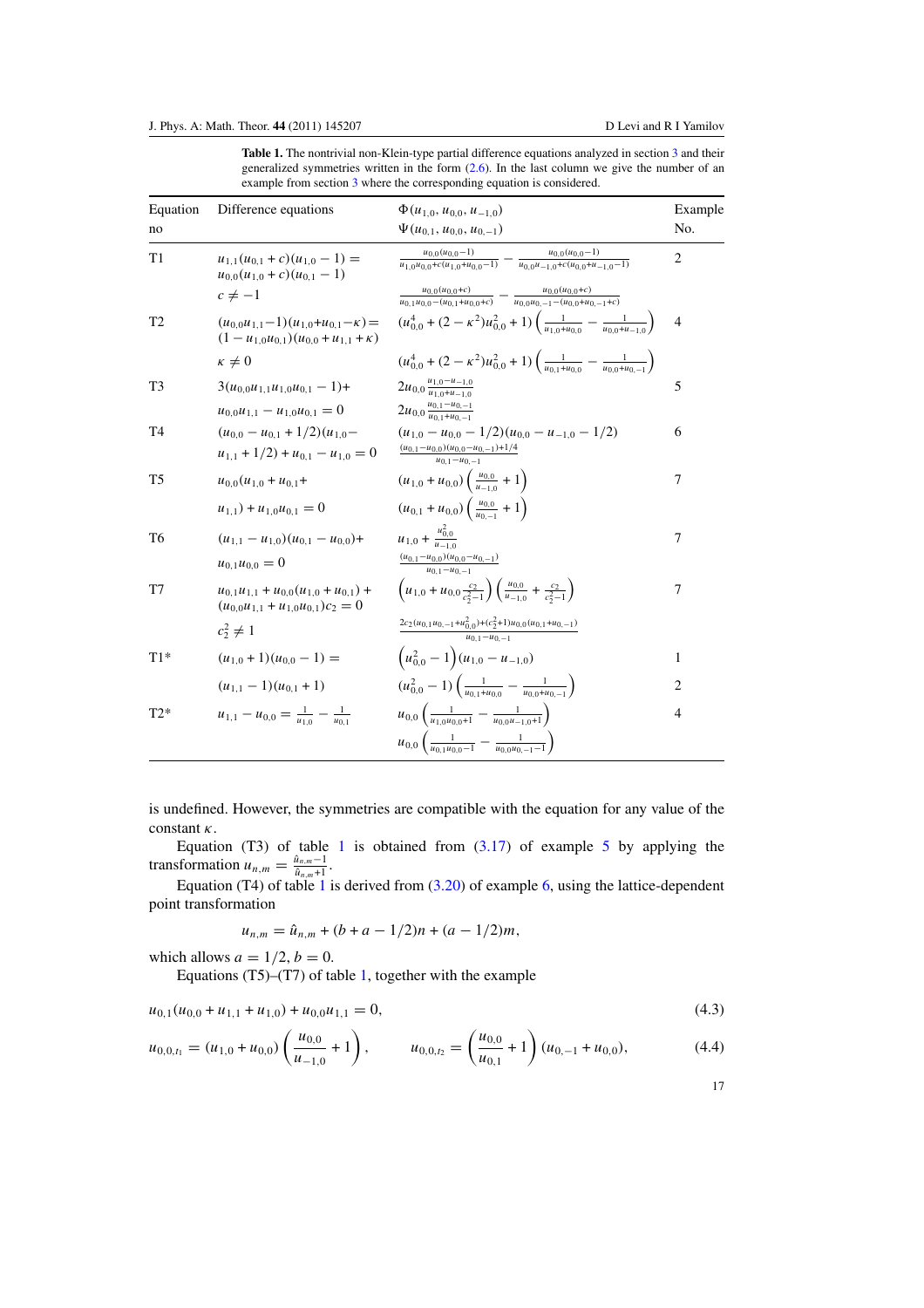<span id="page-18-0"></span>are obtained from example [7,](#page-12-0) i.e. [\(3.23\)](#page-12-0) and [\(3.27\)](#page-13-0) satisfying conditions [\(3.28\)](#page-13-0) and [\(3.29\)](#page-13-0). We consider all possible cases and remove some constants by using transformations of the form  $(3.26)$ . Equation  $(4.3)$  together with its symmetries  $(4.4)$  is transformed into (T5) of table [1](#page-17-0) by the transformation  $u_{n,m} = \hat{u}_{n,-m}$  which is not standard for this paper. For this reason, [\(4.3\)](#page-17-0) is not included in table [1.](#page-17-0)

Equations (T[1](#page-17-0)\*) and (T2\*) of table 1 are particular cases of (T1) and (T2), respectively, as shown in examples 2 and 4. However, these equations are interesting and well known as themselves and are included in table [1](#page-17-0) to provide a more complete picture.

Comparing the generalized symmetries, we can easily show that the main seven equations of the table are different. More precisely, we have the following statement.

**Theorem 10.** *Up to (n, m)-dependent point transformations*  $u_{n,m} = \omega_{n,m}(\hat{u}_{n,m})$ *, (T1)–(T7) of table [1](#page-17-0) are different from Klein-type equations and from each other.*

The proof is more or less obvious. We will give below some special comments only in the case of (T1) and (T3) of table [1.](#page-17-0)

The second symmetries of (T4), (T6) and (T7) of table [1](#page-17-0) are particular cases of the YdKN equation. In these cases, we have no problem finding further generalized symmetries. This result shows that we can also obtain for the YdKN equation auto-Bäcklund transformations which are not equations of the Klein type.

From the point of view of its generalized symmetries, (T3) of table [1](#page-17-0) is close to a Kleintype equation. Indeed, using the lattice-dependent point transformation  $u_{nm} = \hat{u}_{nm} i^{n+m}$ , we obtain from its symmetries the equations

$$
u_{0,0,t_1} = 2u_{0,0}\frac{u_{1,0} + u_{-1,0}}{u_{1,0} - u_{-1,0}}, \qquad u_{0,0,t_2} = 2u_{0,0}\frac{u_{0,1} + u_{0,-1}}{u_{0,1} - u_{0,-1}},
$$

which are both of the YdKN type as in the case of Klein-type equations. By such a transformation this equation becomes, however, explicitly lattice dependent

$$
3(u_{n,m}u_{n+1,m+1}u_{n+1,m}u_{n,m+1}-1)=(-1)^{n+m}(u_{n,m}u_{n+1,m+1}-u_{n+1,m}u_{n,m+1}).
$$

So this equation is not a Klein-type equation, but it provides  $n, m$ -dependent Bäcklund transformation for a YdKN-type equation. Generalized symmetries for this equation can be obtained, starting from the YdKN equation, but those symmetries may be explicitly *n, m*dependent due to the involved transformation.

Let us consider the following integrable Volterra-type equations  $(4.1)$ :

$$
\dot{u}_0 = (\alpha u_0^2 + \beta u_0 + \gamma)(u_1 - u_{-1}),\tag{4.5}
$$

$$
\dot{u}_0 = \left(\alpha u_0^4 + \beta u_0^2 + \gamma\right) \left(\frac{1}{u_1 + u_0} - \frac{1}{u_0 + u_{-1}}\right),\tag{4.6}
$$

with  $\alpha$ ,  $\beta$  and  $\gamma$  constant coefficients. Up to linear point transformations, (4.5) contains two nonlinear equations: the Volterra equation if  $\alpha = \gamma = 0$ ,  $\beta = 1$  and the modified Volterra equation if  $\alpha = 1$ ,  $\beta = 0$ . Equation (4.6) can be called a twice modified Volterra equation, as there is a Miura-type transformation from (4.6) into the modified Volterra equation [\[40\]](#page-22-0). Generalized symmetries of equations (4.5) can be constructed in many different ways, see e.g. [\[41](#page-22-0)]. Generalized symmetries for (4.6) can be obtained, using a master symmetry found in [\[7\]](#page-21-0). The additional equation (T[1](#page-17-0)\*) of table 1 provides us examples of symmetries of both types (4.5) and (4.6).

The three-point symmetries of  $(T2)$  of table [1](#page-17-0) have the form  $(4.6)$ . Also the symmetries of (T[1](#page-17-0)) of table 1 (in the generic case  $c \neq 0$ ) can be rewritten in the form (4.6), using Möbius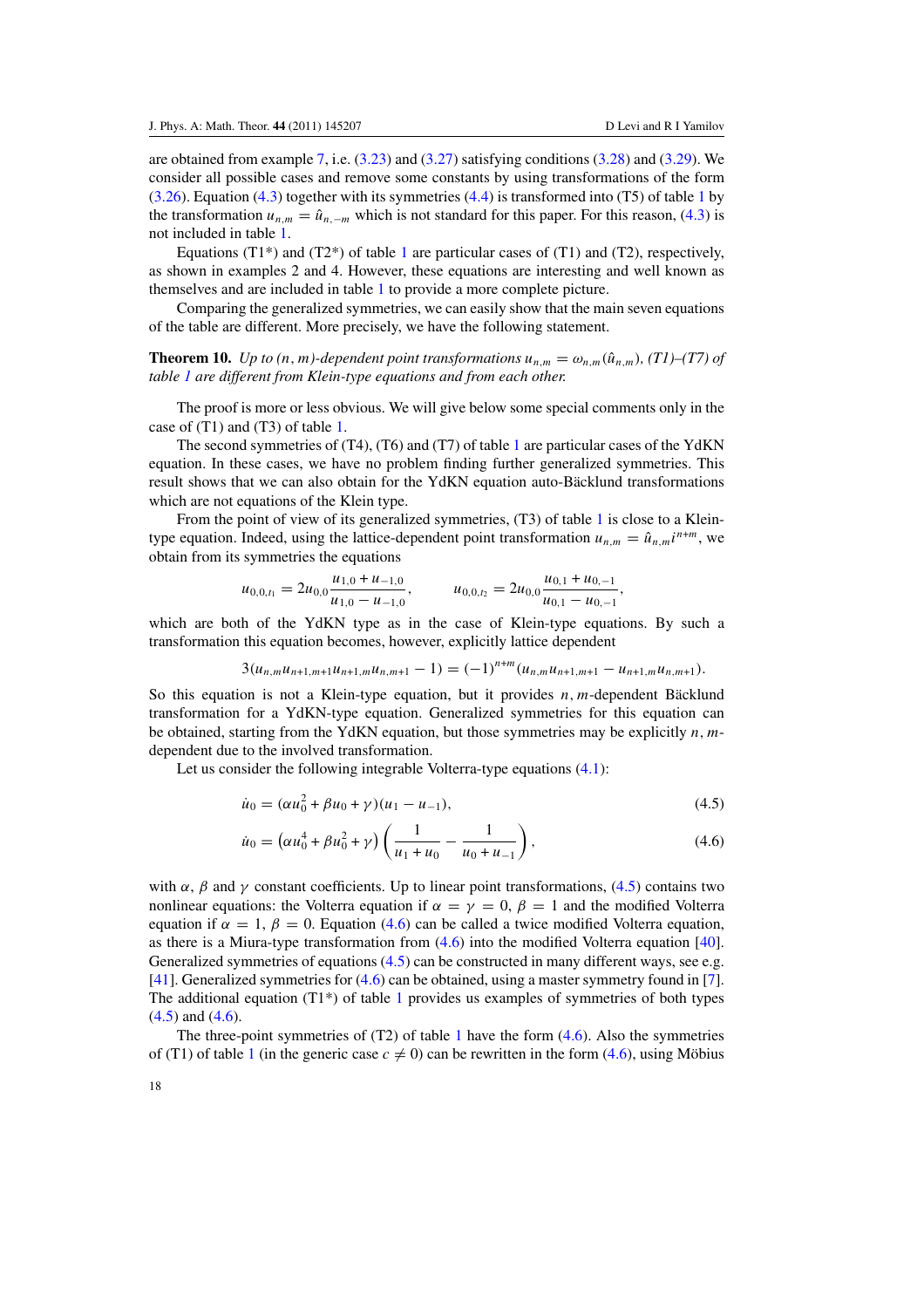transformations  $(2.9)$ . However, we cannot rewrite them both as  $(4.6)$ , using the same Möbius transformation. In particular (T1) cannot be written in the symmetric form as in the case of (T2). So (T1) and (T2) of table [1](#page-17-0) are different. Their generalized symmetries can be taken from [\(4.6\)](#page-18-0).

All the other generalized symmetries are related to the following integrable Volterra-type equations

$$
\dot{u}_0 = (u_1 - u_0 + \delta)(u_0 - u_{-1} + \delta),\tag{4.7}
$$

$$
\dot{u}_0 = (e^{u_1 - u_0} + \delta)(e^{u_0 - u_{-1}} + \delta), \tag{4.8}
$$

$$
\dot{u}_0 = e^{u_1 - u_0} + e^{u_0 - u_{-1}},\tag{4.9}
$$

where  $\delta$  is constant. In fact, the first symmetry of (T4) of table [1](#page-17-0) is of the form of (4.7). The first symmetry of (T6) of table [1](#page-17-0) is obtained from (4.9) by point transformation  $\hat{u}_k = e^{u_k}$ . The other symmetries are obtained from (4.8): both symmetries of (T5) and the first symmetry of (T7) of table [1](#page-17-0) are obtained, using the transformation  $\hat{u}_k = e^{u_k}$ .

Equations  $(4.7)$ – $(4.9)$  are slight modifications of  $(4.5)$ . Indeed, using the transformations

$$
\hat{u}_0 = u_1 - u_0 + \delta,\tag{4.10}
$$

$$
\hat{u}_0 = e^{u_1 - u_0} + \delta,\tag{4.11}
$$

$$
\hat{u}_0 = e^{u_1 - u_0},\tag{4.12}
$$

respectively, we transform  $(4.7)$ – $(4.9)$  into equations of the form  $(4.5)$ . As the transformations  $(4.10)$ – $(4.12)$  are very simple, we can use these transformations, together with the symmetries of [\(4.5\)](#page-18-0), to construct generalized symmetries for (4.7)–(4.9).

#### **Acknowledgments**

RIY has been partially supported by the Russian Foundation for Basic Research (grant numbers 10-01-00088-a, 11-01-00732-a and 11-01-97005-r-povolzhie-a). RIY thanks the Department of Electronic Engineering of Roma Tre University for its hospitality. LD has been partly supported by the Italian Ministry of Education and Research, PRIN 'Nonlinear waves: integrable finite-dimensional reductions and discretizations' from 2007 to 2009 and PRIN 'Continuous and discrete nonlinear integrable evolutions: from water waves to symplectic maps' from 2010. We thank Christian Scimiterna for some illuminating discussions.

#### **Appendix. Klein symmetries and** *QV*

Let us consider the most general multilinear equation  $(2.1)$ 

 $u_{0,0}u_{1,0}u_{0,1}u_{1,1}k_1 + u_{1,0}u_{0,1}u_{1,1}k_2 + u_{0,0}u_{0,1}u_{1,1}k_3 + u_{0,0}u_{1,0}u_{1,1}k_4 + u_{0,0}u_{1,0}u_{0,1}k_5$ 

$$
+u_{0,0}u_{1,0}k_6+u_{0,0}u_{0,1}k_7+u_{0,0}u_{1,1}k_8+u_{1,0}u_{0,1}k_9+u_{1,0}u_{1,1}k_{10}+u_{0,1}u_{1,1}k_{11}
$$

$$
+u_{0,0}k_{12} + u_{1,0}k_{13} + u_{0,1}k_{14} + u_{1,1}k_{15} + k_{16} = 0
$$
\n(A.1)

Imposing the discrete symmetries

$$
\mathcal{E}(u_{0,0}, u_{1,0}, u_{0,1}, u_{1,1}) = \mathcal{E}(u_{1,0}, u_{0,0}, u_{1,1}, u_{0,1}) = \mathcal{E}(u_{0,1}, u_{1,1}, u_{0,0}, u_{1,0}),
$$
\n(A.2)

\nwe obtain the  $Q_V$  equation

 $u_{0,0}u_{1,0}u_{0,1}u_{1,1}k_1 + (u_{1,0}u_{0,1}u_{1,1} + u_{0,0}u_{0,1}u_{1,1} + u_{0,0}u_{1,0}u_{1,1} + u_{0,0}u_{1,0}u_{0,1})k_2$ 

+
$$
(u_{0,0}u_{1,0} + u_{0,1}u_{1,1})k_6 + (u_{0,0}u_{0,1} + u_{1,0}u_{1,1})k_7 + (u_{0,0}u_{1,1} + u_{1,0}u_{0,1})k_8
$$

+
$$
(u_{0,0} + u_{1,0} + u_{0,1} + u_{1,1})k_{12} + k_{16} = 0.
$$
 (A.3)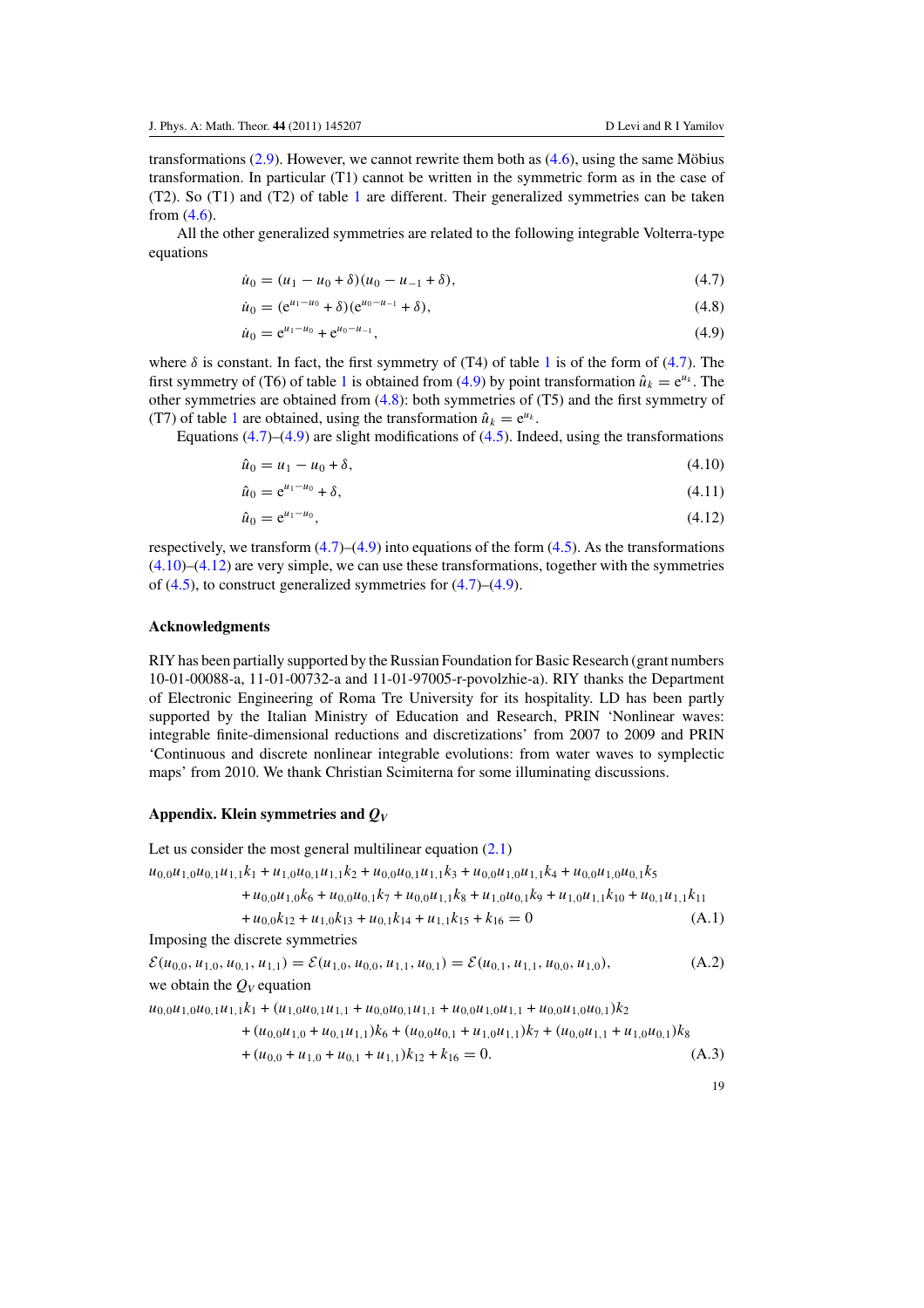<span id="page-20-0"></span>By direct calculation, we can check that the  $Q_V$  equation is invariant under an  $n$ ,  $m$ -independent Möbius transformation.

A Klein-type equation satisfies the following discrete symmetries:

$$
\mathcal{E}(u_{0,0}, u_{1,0}, u_{0,1}, u_{1,1}) = \pi_1 \mathcal{E}(u_{1,0}, u_{0,0}, u_{1,1}, u_{0,1}) = \pi_2 \mathcal{E}(u_{0,1}, u_{1,1}, u_{0,0}, u_{1,0}),
$$
(A.4)

where  $\pi_1 = \pm 1$ ,  $\pi_2 = \pm 1$ . In addition to the equation  $Q_V$ , we have three other possible cases. If  $\pi_1 = 1$  and  $\pi_2 = -1$ , we obtain

 $(u_{1,0}u_{0,1}u_{1,1}+u_{0,0}u_{0,1}u_{1,1}-u_{0,0}u_{1,0}u_{1,1}-u_{0,0}u_{1,0}u_{0,1})k_2$  $+(u_{0,0}u_{1,0} - u_{0,1}u_{1,1})k_6 + (u_{0,0} + u_{1,0} - u_{0,1} - u_{1,1})k_{12} = 0.$  (A.5)

The case when  $\pi_1 = -1$  and  $\pi_2 = 1$  is equivalent to the previous one up to transformation  $u_{n,m} = \hat{u}_{m,n}.$ 

If  $\pi_1 = -1$  and  $\pi_2 = -1$ , we obtain

$$
(u_{1,0}u_{0,1}u_{1,1} - u_{0,0}u_{0,1}u_{1,1} - u_{0,0}u_{1,0}u_{1,1} + u_{0,0}u_{1,0}u_{0,1})k_2
$$
  
+
$$
(u_{0,0}u_{1,1} - u_{1,0}u_{0,1})k_8 + (u_{0,0} - u_{1,0} - u_{0,1} + u_{1,1})k_{12} = 0.
$$
 (A.6)

Equations  $(A.5)$  and  $(A.6)$  are invariant under Möbius transformations, thus showing that this property is valid for all Klein-type equations.

Let us consider (A.5). If  $k_2 = k_{12} = 0$ , the equation is degenerate:

$$
(T_2-1)(u_{0,0}u_{1,0}k_6)=0.
$$

If either  $k_2$  or  $k_{12}$  is not zero, we can make  $k_2 \neq 0$  by using the transformation  $u_{n,m} = 1/\hat{u}_{n,m}$ . Then, using  $u_{n,m} = \hat{u}_{n,m} + k_6/(2k_2)$ , we make  $k_6 = 0$ . Equation (A.5) with  $k_6 = 0$  is reduced by the lattice-dependent transformation  $u_{n,m} = \hat{u}_{n,m}(-1)^m$  to the  $Q_V$  type equation

 $(u_{1,0}u_{0,1}u_{1,1}+u_{0,0}u_{0,1}u_{1,1}+u_{0,0}u_{1,0}u_{1,1}+u_{0,0}u_{1,0}u_{0,1})k_2$ 

$$
+(u_{0,0} + u_{1,0} + u_{0,1} + u_{1,1})k_{12} = 0.
$$
\n(A.7)

Consider (A.6). If  $k_2 = k_{12} = 0$ , the equation is degenerate:

 $(T_2 - 1)(k_8u_{1,0}/u_{0,0}) = 0.$ 

If at least one of  $k_2$ ,  $k_{12}$  is not zero, we can make  $k_2 \neq 0$ , using transformation  $u_{n,m} = 1/\hat{u}_{n,m}$ . Then, using  $u_{n,m} = \hat{u}_{n,m} + k_8/(2k_2)$ , we make  $k_8 = 0$ . Equation (A.6) with  $k_8 = 0$  is reduced by the lattice-dependent transformation  $u_{n,m} = \hat{u}_{n,m}(-1)^{n+m}$  to (A.7).

So the Klein-type equations are effectively equivalent to *QV*.

#### **References**

- [1] Adler V E, Bobenko A I and Suris Yu B 2003 Classification of integrable equations on quad-graphs. The consistency approach *Commun. Math. Phys.* **233** 513–43
- [2] Adler V E, Bobenko A I and Suris Yu B 2009 Discrete nonlinear hyperbolic equations. Classification of integrable cases *Funk. Anal. Prilozh.* **43** [3–23](http://dx.doi.org/10.1007/s10688-009-0002-5)

Adler V E, Bobenko A I and Suris Yu B 2009 *Funct. Anal. Appl.* **43** [3–17](http://dx.doi.org/10.1007/s10688-009-0002-5) (Engl. Transl.)

[3] Adler V E, Shabat A B and Yamilov R I 2000 Symmetry approach to the integrability problem *Teor. Mat. Fiz.* **125** 355–424

Adler V E, Shabat A B and Yamilov R I 2000 *Theor. Math. Phys.* **125** [1603–61](http://dx.doi.org/10.1023/A:1026602012111) (Engl. Transl.)

- [4] Adler V E and Startsev S Ya 1999 On discrete analogues of the Liouville equation *Teor. Mat. Fiz.* **121** 271–84 Adler V E and Startsev S Ya 1999 *Theor. Math. Phys.* **121** [1484–95](http://dx.doi.org/10.1007/BF02557219) (Engl. Transl.)
- [5] Adler V E and Suris Yu B 2004 Q4: integrable master equation related to an elliptic curve *Int. Math. Res. Not.* **47** [2523–53](http://dx.doi.org/10.1155/S107379280413273X)
- [6] Bocharov A V 1989 DELiA: a system for exact analysis of differential equations using S. Lie approach *DELiA 1.5.1 User Guide* (Beaver Soft Programming Team, Joint Venture OWIMEX Program Systems Institute USSR) (Pereslavl-Zalessky, USSR: Academy of Sciences)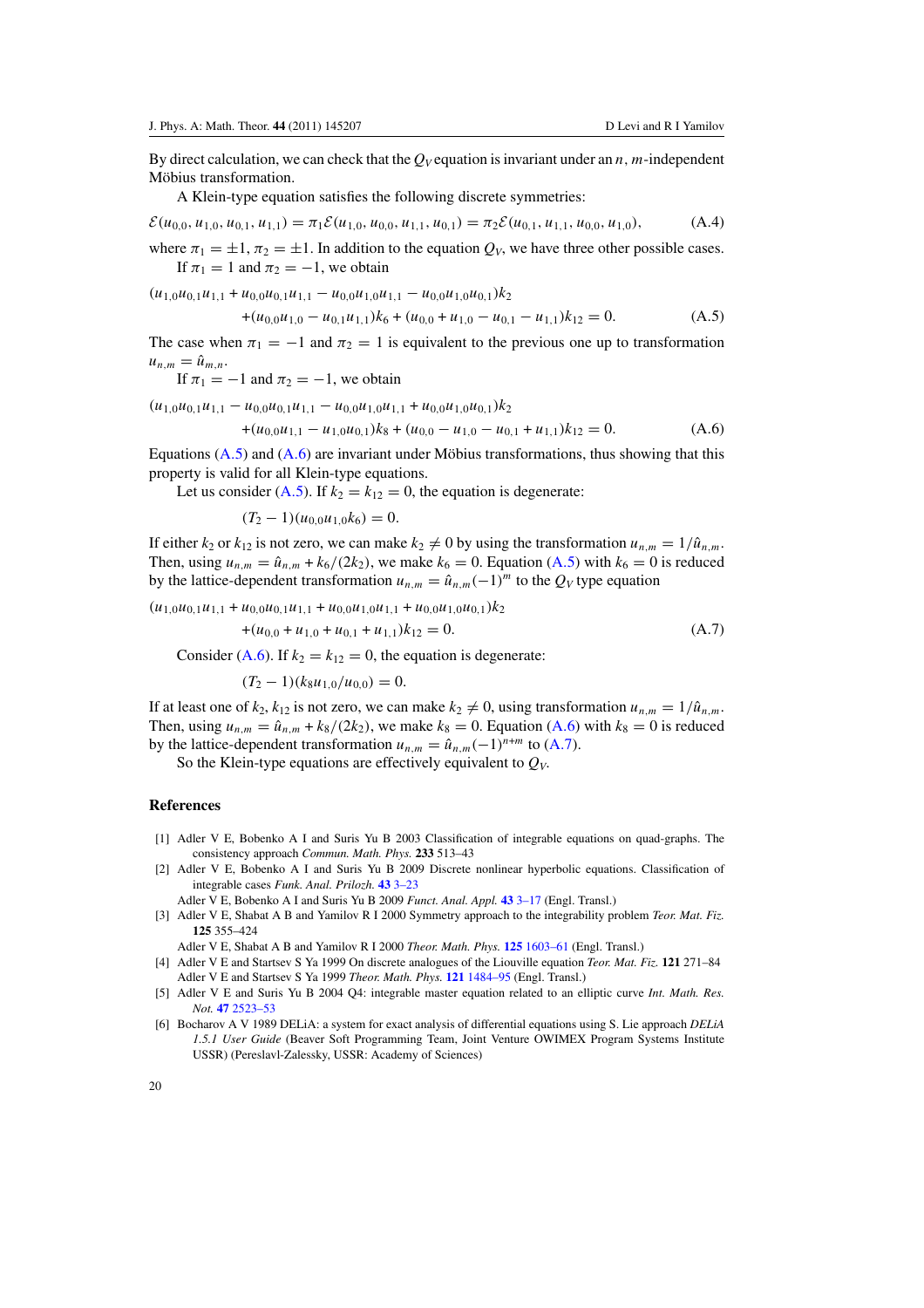- <span id="page-21-0"></span>[7] Cherdantsev I Yu and Yamilov R I 1995 Master symmetries for differential-difference equations of the Volterra type *Physica* D **87** [140–4](http://dx.doi.org/10.1016/0167-2789(95)00167-3)
- [8] Grammaticos B, Ramani A and Papageorgiou V 1991 Do integrable mappings have the Painleve property? *Phys. Rev. Lett.* **67** [1825–8](http://dx.doi.org/10.1103/PhysRevLett.67.1825)
- [9] Habibullin I T 2005 Characteristic algebras of fully discrete hyperbolic type equations *SIGMA* **1** 023 (arXiv[:nlin/0506027\)](http://www.arxiv.org/abs/nlin/0506027)
- [10] Habibullin I T and Gudkova E V 2010 An algebraic method of classification of S-integrable discrete models arXiv[:1006.3423v2](http://www.arxiv.org/abs/1006.3423v2)
- [11] Habibullin I T and Gudkova E V 2010 Classification of integrable discrete Klein–Gordon models arXiv[:1011.3364v1](http://www.arxiv.org/abs/1011.3364v1)
- [12] Hernandez Heredero R, Levi D and Scimiterna C A discrete integrability test based on multiple scales analysis (in preparation)
- [13] Hietarinta J 2011 Definitions and predictions of integrability for difference equations *Symmetries and Integrability of Difference Equations (LMS* vol 381*)* ed D Levi, P Olver, Z Thomova and P Winternitz (Cambridge: Cambridge University Press) pp 83–114
- [14] Hietarinta J and Viallet C 2000 Discrete Painleve I and singularity confinement in projective space ´ *Chaos Solitons Fractals* **11** [29–32](http://dx.doi.org/10.1016/S0960-0779(98)00266-5)
- [15] Hietarinta J and Viallet C 2007 Searching for integrable lattice maps using factorization *J. Phys. A: Math. Theor.* **40** [12629–43](http://dx.doi.org/10.1088/1751-8113/40/42/S09)
- [16] Hirota R and Tsujimoto S 1994 Conserved quantities of discrete Lotka–Volterra equation *RIMS Kokyuroku* **868** 31–8 (in Japanese)
- [17] Hirota R and Tsujimoto S 1995 Conserved quantities of a class of nonlinear difference–difference equations *J. Phys. Soc. Japan* **64** [3125–7](http://dx.doi.org/10.1143/JPSJ.64.3125)
- [18] Hydon P E and Viallet C M 2010 Asymmetric integrable quad-graph equations *Appl. Anal.* **89** [493–506](http://dx.doi.org/10.1080/00036810903329951)
- [19] Levi D, Petrera M, Scimiterna C and Yamilov R 2008 On Miura transformations and Volterra-type equations associated with the Adler–Bobenko–Suris equations *SIGMA* **4** 077 (arXiv[:0802.1850\)](http://www.arxiv.org/abs/0802.1850)
- [20] Levi D and Yamilov R I 2009 On a nonlinear integrable difference equation on the square *Ufa Math. J.* **1** 101–5
- [21] Levi D and Yamilov R 1997 Conditions for the existence of higher symmetries of evolutionary equations on the lattice *J. Math. Phys.* **38** [6648–74](http://dx.doi.org/10.1063/1.532230)
- [22] Levi D and Yamilov R I 2009 The generalized symmetry method for discrete equations *J. Phys. A: Math. Theor.* **42** [454012](http://dx.doi.org/10.1088/1751-8113/42/45/454012)
- [23] Maruno K, Kajiwara K, Nakao S and Oikawa M 1997 Bilinearization of discrete soliton equations and singularity confinement *Phys. Lett.* A **229** [173–82](http://dx.doi.org/10.1016/S0375-9601(97)00171-0)
- [24] Mikhailov A V, Shabat A B and Sokolov V V 1991 The symmetry approach to classification of integrable equations *What Is Integrability?* ed V E Zakharov (Berlin: Springer)
- [25] Mikhailov A V, Shabat A B and Yamilov R I 1887 The symmetry approach to the classification of nonlinear equations. Complete lists of integrable systems *Usp. Mat. Nauk* **42** 3–53
- Mikhailov A V, Shabat A B and Yamilov R I 1987 *Russ. Math. Surv.* **42** [1–63](http://dx.doi.org/10.1070/RM1987v042n04ABEH001441) (Engl. Transl.)
- [26] Mikhailov A V, Wang J P and Xenitidis P 2010 Recursion operators, conservation laws and integrability conditions for difference equations arXiv[:1004.5346](http://www.arxiv.org/abs/1004.5346)
- [27] Nijhoff F, Atkinson J and Hietarinta J 2009 Soliton solutions for ABS lattice equations: I. Cauchy matrix approach *J. Phys. A: Math. Theor.* **42** [404005](http://dx.doi.org/10.1088/1751-8113/42/40/404005)
- [28] Nijhoff F W and Capel H 1995 The discrete Korteweg–de Vries equation *Acta Appl. Math.* **39** [133–58](http://dx.doi.org/10.1007/BF00994631)
- [29] Nijhoff F, Hone A and Joshi N 2000 On a Schwarzian PDE associated with the KdV hierarchy *Phys. Lett* A **267** [147–56](http://dx.doi.org/10.1016/S0375-9601(00)00063-3)
- [30] Nijhoff F W, Ramani A, Grammaticos B and Ohta Y 2001 On discrete Painlevé equations associated with the lattice KdV systems and the Painlevé VI equation *Stud. Appl. Math.* **106** [261–314](http://dx.doi.org/10.1111/1467-9590.00167)
- [31] Nimmo J J C and Schief W K 1997 Superposition principles associated with the Moutard transformation: an integrable discretization of a (2+1)-dimensional sine-Gordon system *Proc. R. Soc.* A **453** [255–79](http://dx.doi.org/10.1098/rspa.1997.0015)
- [32] Ramani A, Grammaticos B, Satsuma J and Willox R 2009 On two (not so) new integrable partial difference equations *J. Phys. A: Math. Theor.* **42** [282002](http://dx.doi.org/10.1088/1751-8113/42/28/282002)
- [33] Rasin A G 2010 Infinitely many symmetries and conservation laws for quad-graph equations via the Gardner method arXiv[:1001.0724](http://www.arxiv.org/abs/1001.0724)
- [34] Rasin O G and Hydon P E 2007 Symmetries of integrable difference equations on the quad-graph *Studies Appl. Math.* **119** [253–69](http://dx.doi.org/10.1111/j.1467-9590.2007.00385.x)
- [35] Tongas A, Tsoubelis D and Xenitidis P 2007 Affine linear and *D*<sup>4</sup> symmetric lattice equations: symmetry analysis and reductions *J. Phys. A: Math. Theor.* **40** [13353–84](http://dx.doi.org/10.1088/1751-8113/40/44/015)
- [36] Viallet C M 2009 Integrable lattice maps: *QV*, a rational version of *Q*<sup>4</sup> *Glasgow Math. J.* **51** [157–63](http://dx.doi.org/10.1017/S0017089508004874)